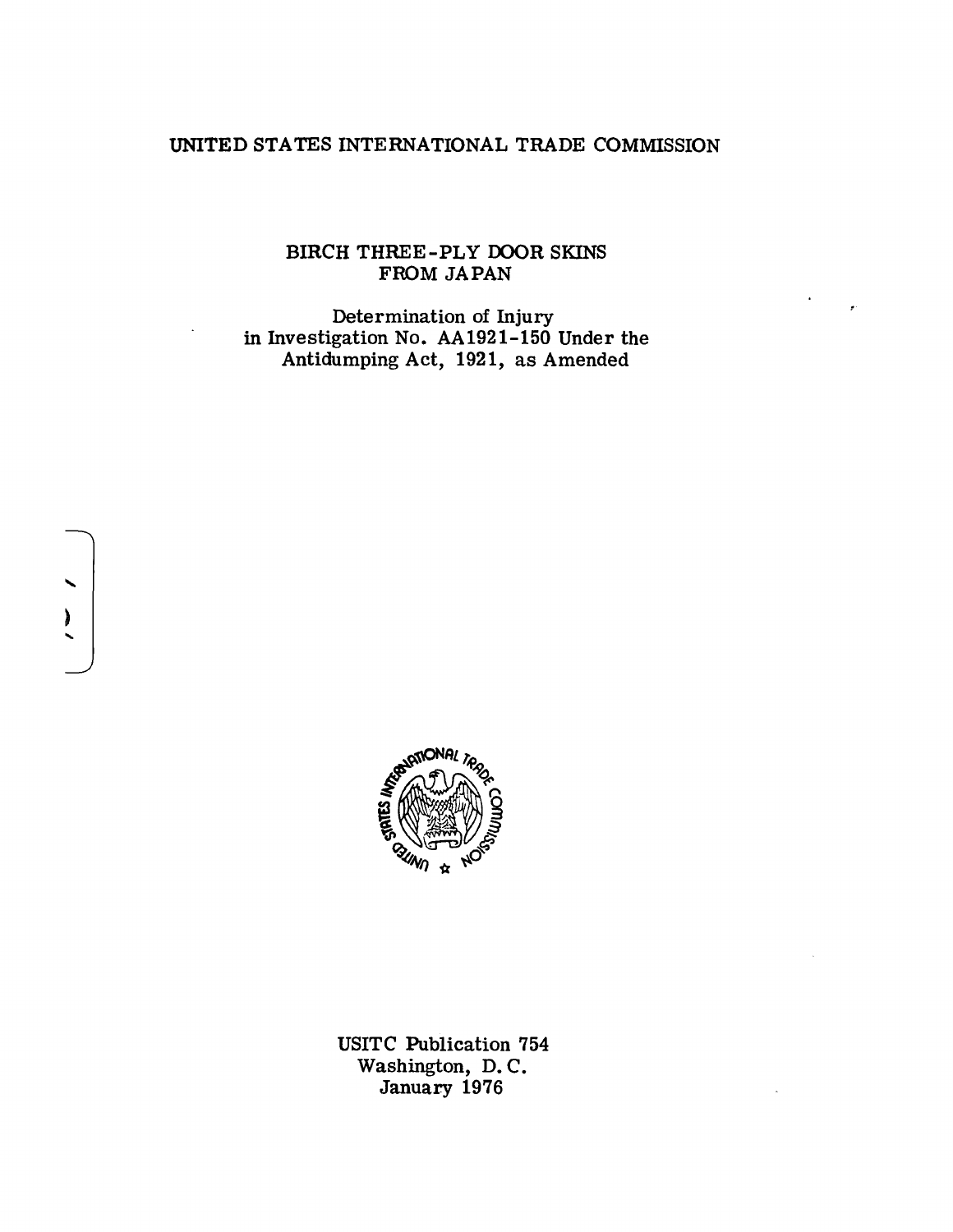# UNITED STATES INTERNATIONAL TRADE COMMISSION

COMMISSIONERS

.<br>Personal and an anti-series and an anti-

Will E. Leonard, Chairman Daniel Minchew, Vice Chairman George M. Moore Catherine Bedell Joseph 0. Parker Italo H. Ablondi

Kenneth R. Mason, Secretary to the Commission

 $\mathcal{L}_{\text{max}}$  and  $\mathcal{L}_{\text{max}}$  . The  $\mathcal{L}_{\text{max}}$ 

 $\sim$ 

 $\sim 10$ 

 $\overline{\phantom{a}}$ 

Address all communications to United States International Trade Commission Washington, D. C. 20436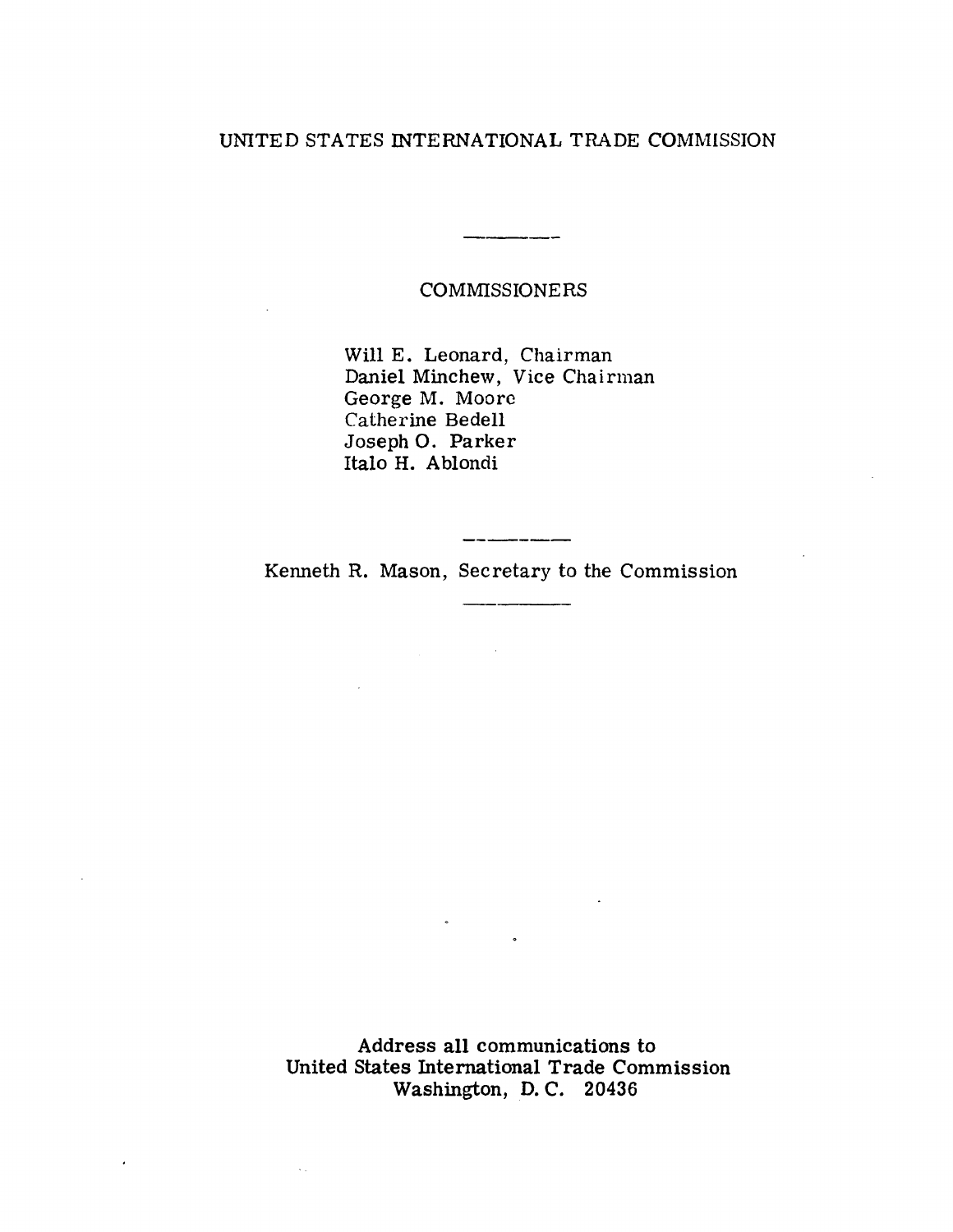## UNITED STATES INTERNATIONAL TRADE COMMISSION Washington, D.C.

#### [AA1921-150]

January 12, 1976

## BIRCH THREE-PLY DOOR SKINS FROM JAPAN

Determination of Injury

On October 10, 1975, the United States International Trade Commission received advice from the Department of the Treasury that birch three-ply door skins from Japan are being, or are likely to be, sold in the United States at less than fair value within the meaning of the Antidumping Act, 1921, as amended (19 U.S.C. 160(a)). Accordingly, on October 22, 1975, the Commission instituted investigation No. AA1921-150 under section 201(a) of said act to determine whether an industry in the United States is being or is likely to be injured, or is prevented from being established, by reasori of the importation of such birch three-ply door skins into the United States.

Notice of the institution of the investigation and of the public hearing to be held in connection therewith was published in the Federal Register (40 F.R. 50575). The hearing was held on November 13, 1975.

In arriving at its determination, the Commission gave due consideration to written submissions from interested parties, evidence adduced at the hearing, and all factual information obtained by the Commission's staff from questionnaires, personal interviews, and other sources.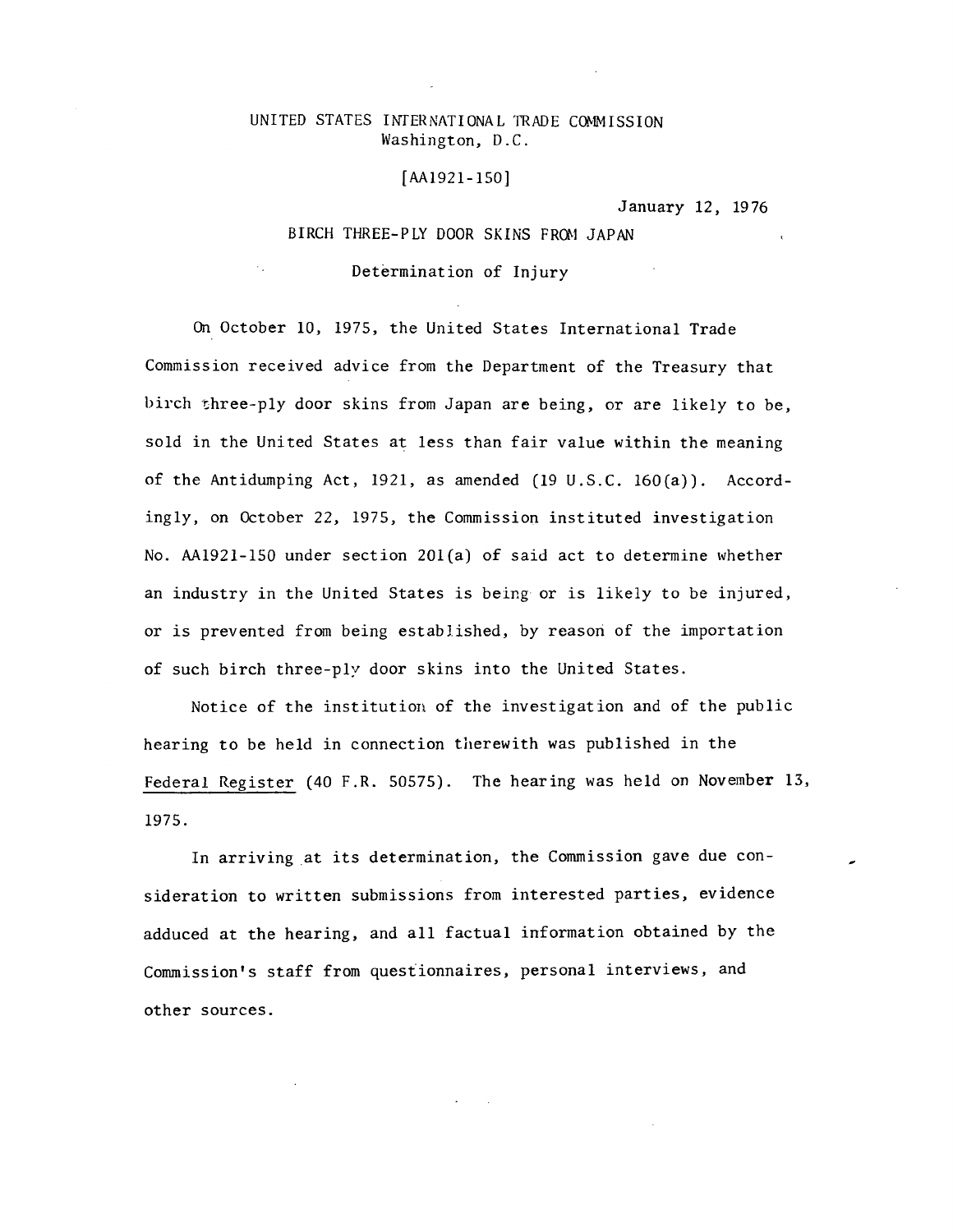The United States International Trade Commission has determined by a vote of 4 to 2 (Commissioners Parker and Ablondi dissenting) that an industry in the United States is being injured  $1/$  by reason of the importation of birch three-ply door skins from Japan that are being, or are likely to be, sold at less than fair value within the meaning of the Antidumping Act, 1921, as amended.

1/ Commissioners Moore and Bedell have also determined that an industry is likely to be injured.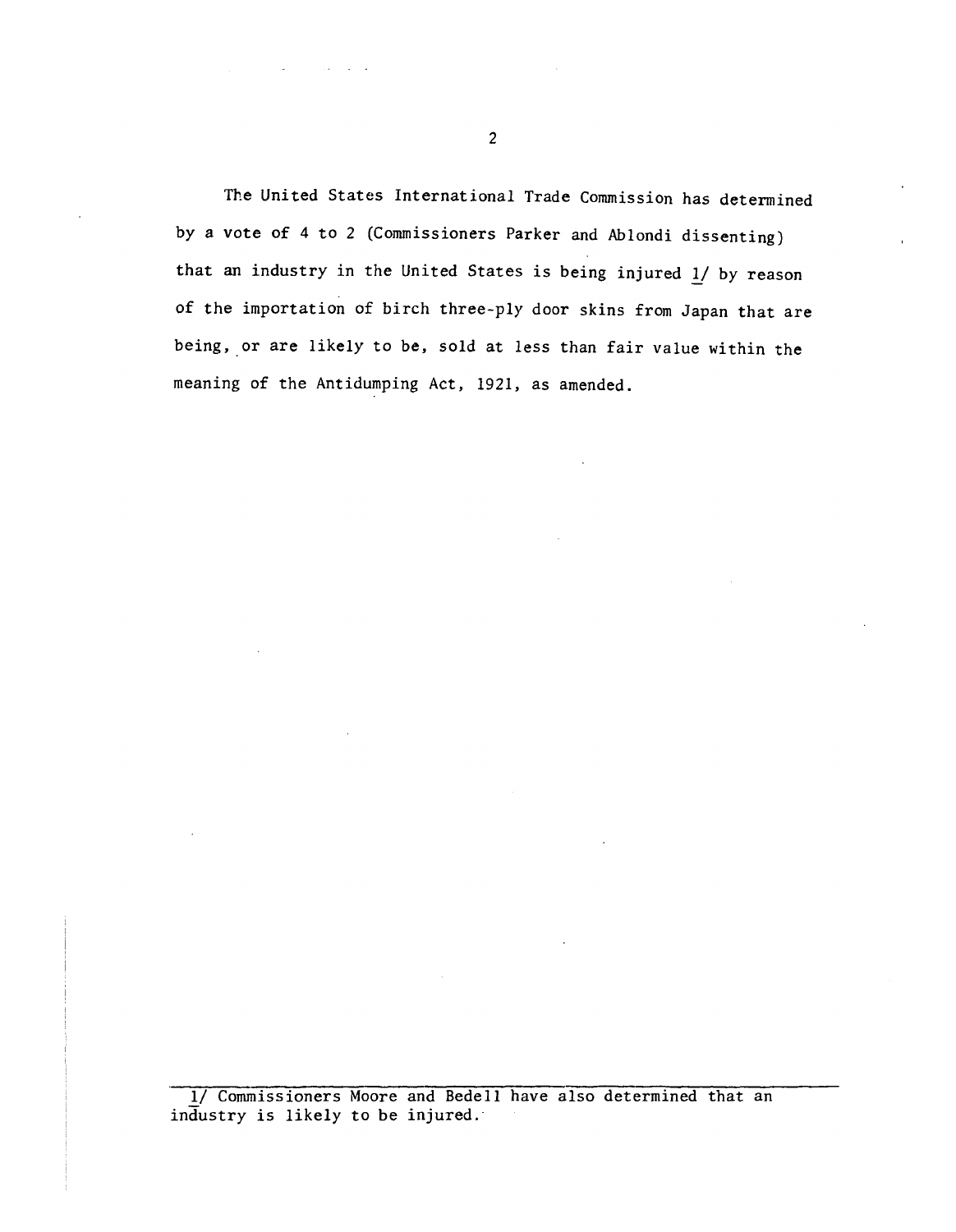## Statement of Reasons for Affirmative Determination of Commissioners Moore and Bedell

On the basis of the reasons cited below, we have determined that an industry in the United States is being or is likely to be injured by reason of the importation of birch three-ply door skins from .Japan which the Department of the Treasury found are being, or are likely to be, sold at less than fair value (LTFV).

The LTFV determination by the Department of the Treasury is based upon an examination of some four-fifths of Japanese exports of birch three-ply door skins to the United States during the 7-month period August 1974 through February 1975. It found that 82 percent of the sales examined were made at LTFV. The margins of dumping were substantial, averaging 22 percent and in some cases exceeding 50 percent. The Commission's investigation disclosed that these margins of dwnping were in most instances large enough to account for the entire amount by which the LTFV imports undersold domestically produced birch door skins.

Examination of the injury criteria which must be considered to determine whether the statutory requirement pertaining to injury or likelihood of injury to an industry in the United States is met satisfies us that an affirmative determination is required in this case.

Productive facilities accounting for more than a majority of the aggregate· domestic production of birch three-ply door skins during 1970-74 have been idle since October 1974. The closure of the plant of the largest domestic producer occurred during the period in which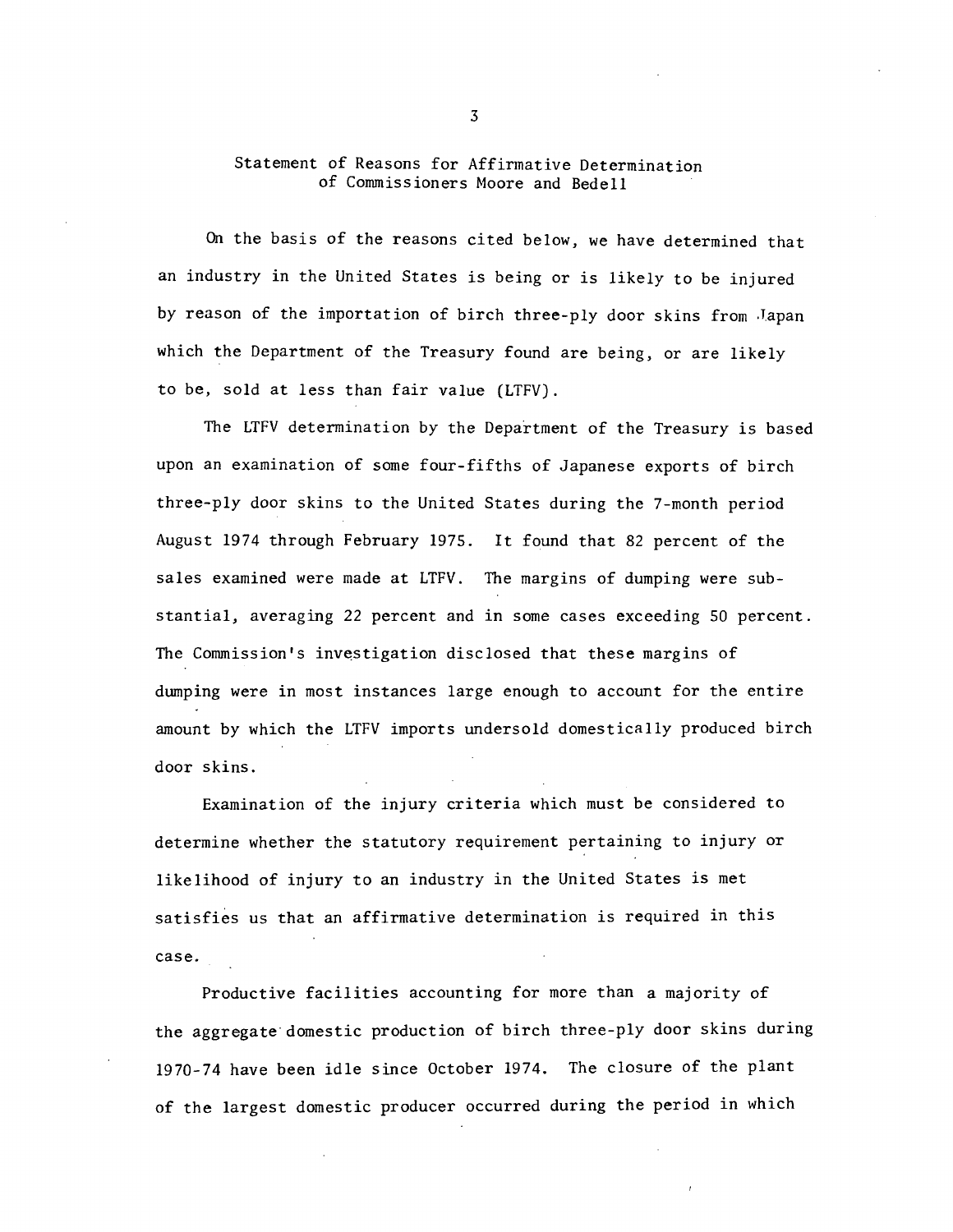LTFV sales were found. The number of production and related workers employed in the manufacture of birch three-ply door skins dropped by more than 70 percent from a range of 300 to 400 in mid-1974 to fewer than 100 in late 1974.

Domestic producers accounting for more than nine-tenths of the aggregate U.S. production of birch three-ply door skins during the period January 1970 to June 1975 reported net operating profits in 1973, but in 1974, these producers suffered a substantial net operating loss.

Sales of birch three-ply door skins by domestic producers fell from \$5.6 million in 1973 and \$2.9 million in the first half of 1974 to \$1.2 million in the second half of 1974 and to less than \$100,000 in the first quarter of 1975.

Evidence of price suppression and price depression suffered by domestic producers is also clear. For example, the selling prices of a large producer show a decrease in excess of 10 percent between the second and fourth quarters of 1974. Domestic producers' selling prices remained at a depressed level during the first quarter of 1975. The reduction in domestic producers' selling prices took place despite increasing unit costs of production occasioned by declining volume and rising material costs.

The present condition of the U.S. industry contrasts strikingly with conditions prior to the penetration of LTFV imports into the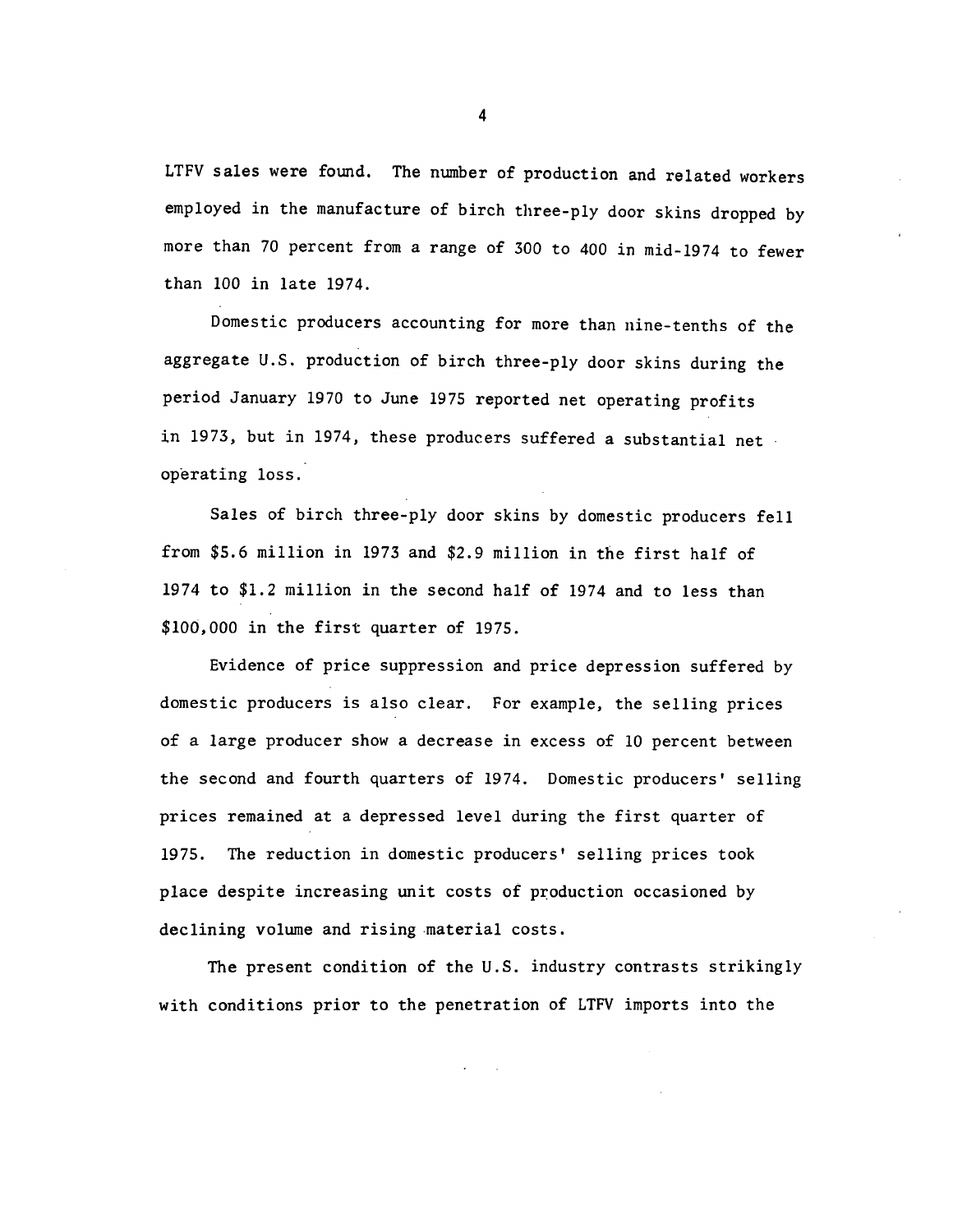.domestic market. As the quantity of LTFV imports and their dumping margins increased during the second half of 1974, there was a corresponding increase in the extent of injury suffered by the domestic industry.

The success of the LTFV imports in displacing sales by U.S. producers, with its attendant injury to the domestic industry, can be seen most clearly by examining changes in the market shares held by United States and Japanese producers. During the period January 1970 through June 1974, domestic producers of birch door skins steadily increased their share of the U.S. market. In the second half of 1974, however, there were substantial changes in the market shares held by United States and Japanese producers. The U.S. producers' market share dropped from 27 percent during the first half of the year to 15 percent during the last quarter, whereas the Japanese share rose from 37 percent to 65 percent.

In summary, the injury that the U.S. industry producing birch three-ply door skins suffered in the form of a reduced share of the market, idling of productive facilities, decline in employment, reduced sales, price depression and price suppression, and declining profit position is directly related to imports of birch three-ply door skins from Japan sold at LTFV. We believe that these conditions will continue in the future if birch three-ply door skins continue to be sold at LTFV.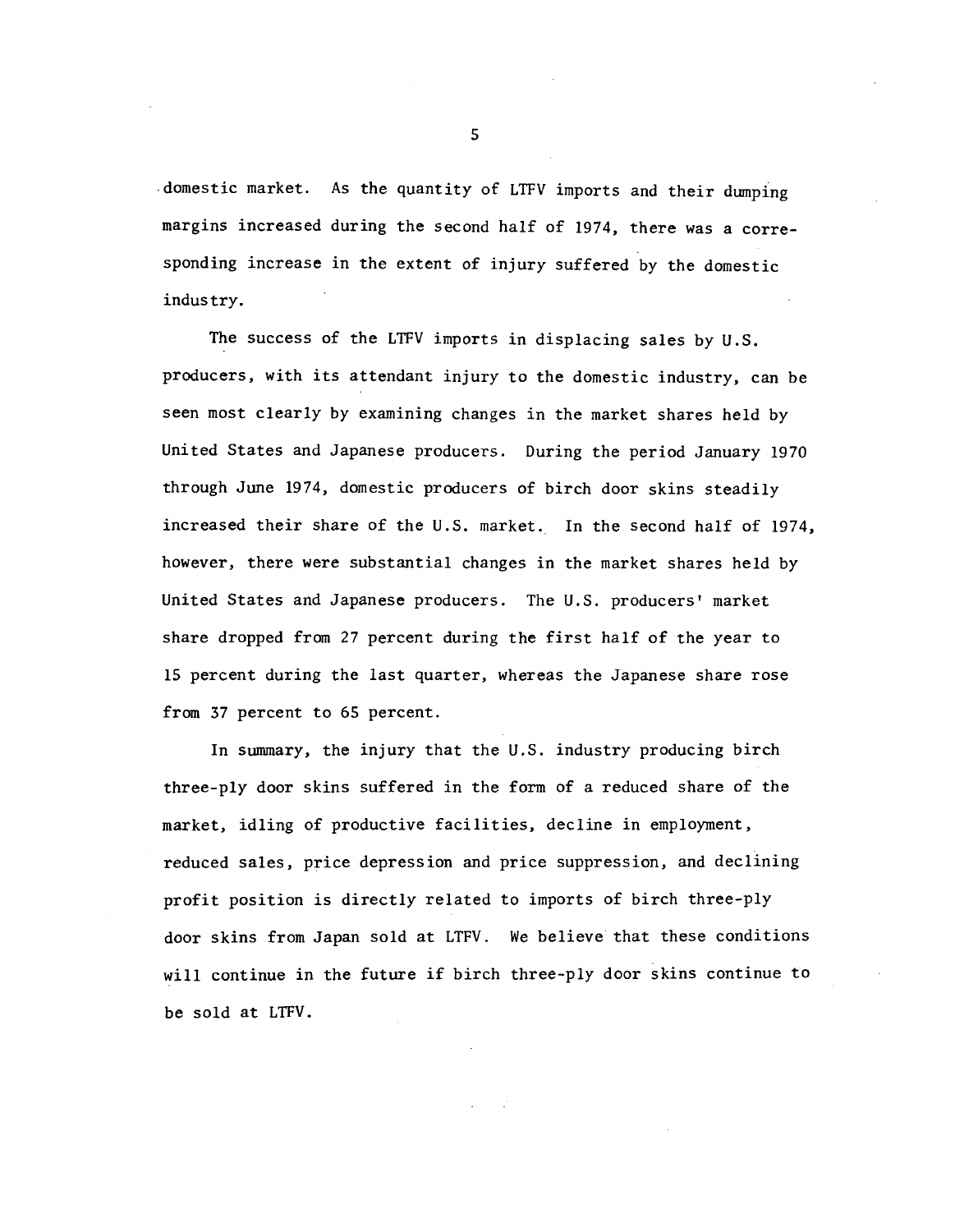Therefore, on the basis of the foregoing, we have determined that an industry in the United States is being or is likely to be injured by reason of the importation of birch three-ply door skins from Japan that are being, or are likely to be, sold at less than fair value within the meaning of the Antidumping Act, 1921, as amended.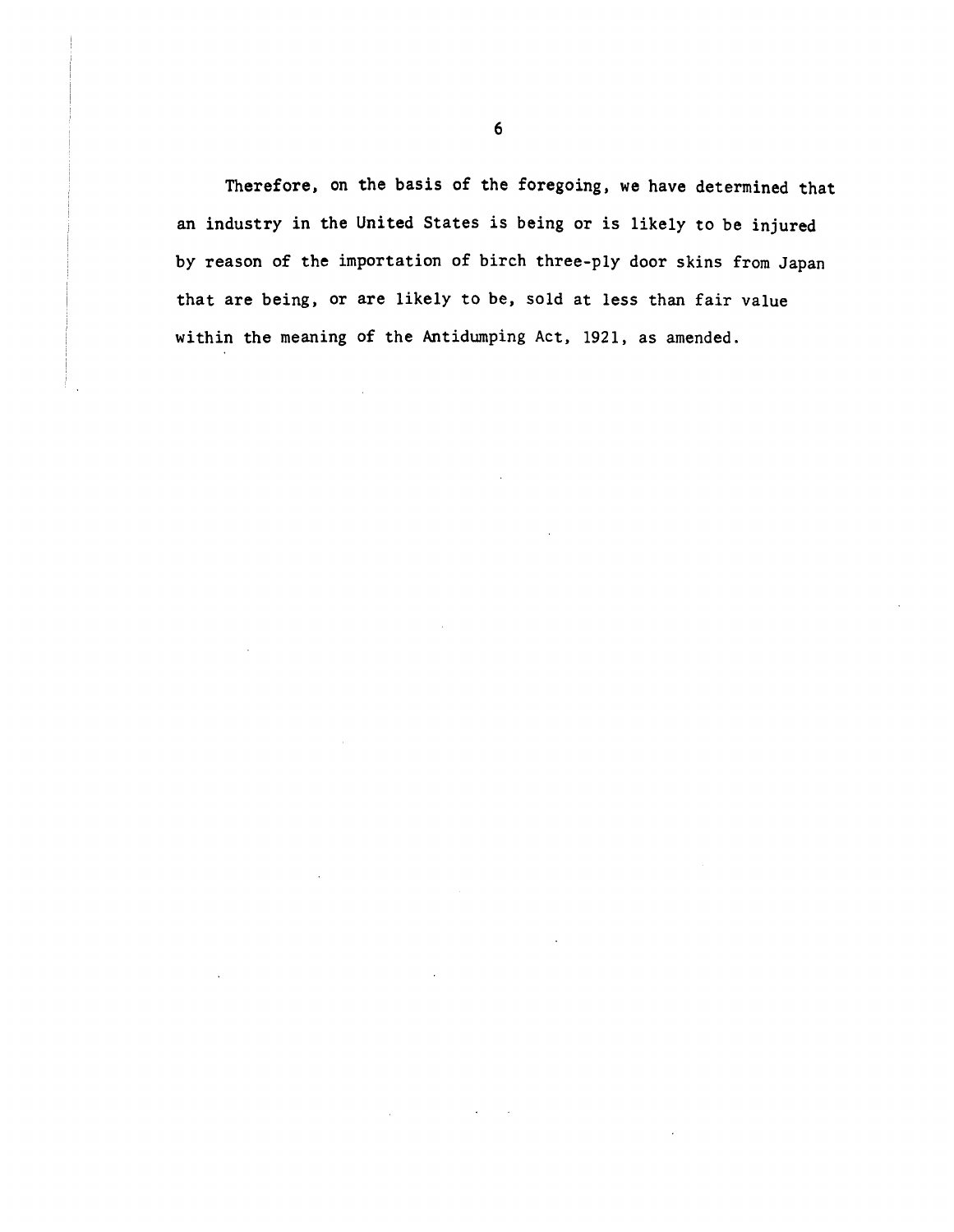## Statement of Reasons for Affirmative Determination of Chairman Will E. Leonard

On October 10, 1975, the United States International Trade Commission received advice from the Department of the Treasury (Treasury) that birch three-ply door skins from Japan are being, or are likely to be, sold at less than fair value (LTFV) within the meaning of the Antidumping Act, 1921, as amended.  $1/$  Accordingly, on October 22, 1975, the Commission instituted investigation No. AA1921-150 under said act to determine whether an industry in the United States is being or is likely to be injured, or is prevented from being established, by reason of the importation of such merchandise into the United States.

#### Determination

For the reasons set forth below, I determine that an industry in the United States is being injured by reason of the importation of birch three-ply door skins from Japan which Treasury has determined are being, or are likely to·be, sold at LTFV.

#### Birch door skins revisited

Prior to this antidumping investigation, the Commission in 1975 conducted under other statutes two investigations involving birch plywood door skins; such door skins are generally made of three plies of veneer glued together into a sheet with the face ply of birch and are used in making doors. In both previous investigations I reached a negative

7

**Contract** 

<sup>1/</sup> Treasury's determination of LTFV sales resulted from its investigation undertaken in response to a petition received on December 12, 1974, on behalf of the Allen Quimby Veneer Co., Bingham, Maine, a division of Columbia Plywood Corp., Portland, Oreg.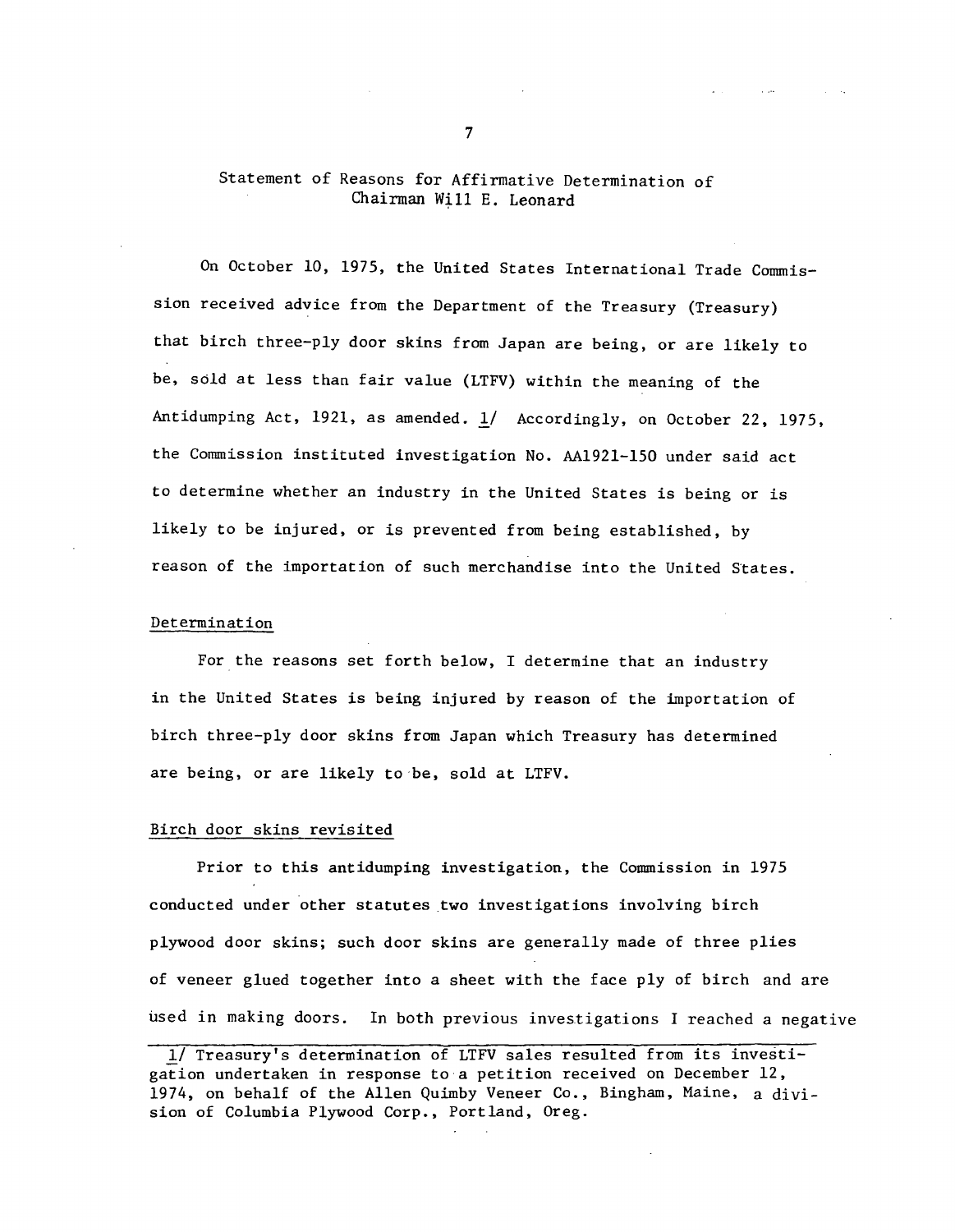determination. However, the statutory criteria of the Antidumping Act (AA) are sufficiently different from those under which the two previous investigations were conducted, the so-called worker adjustment assistance provisions of the Trade Expansion Act of 1962 (TEA) and the "escape clause" provisions of the Trade Act of 1974 (TA), that the instant investigation requires a result different from those reached in Birch Plywood Door Skins and Birch Veneer Panels . . . Investigation No. TEA-W-259 Under Section 30l(c)(2) of the Trade Expansion Act of 1962, February 1975, and Birch Plywood Door Skins . . . Investigation No. TA-201-1 Under Section 201 of the Trade Act of 1974, October 1975.

TEA.--Section 301(c)(2) of the TEA directed the Commission--

to determine whether, as a result in major part of concessions granted under trade agreements, an article like or directly competitive with an article produced by such workers' firm, or an appropriate subdivision thereof, is being imported into the United States in such increased quantities as to cause, or threaten to cause, unemployment or underemployment of a significant number or proportion of the workers of such firm or subdivision.

My determination in investigation No. TEA-W-259 was in the negative, and I indicated in the report on that investigation that the evidence did not satisfy the statutory requirement that increased imports be a result in major part of trade-agreement concessions.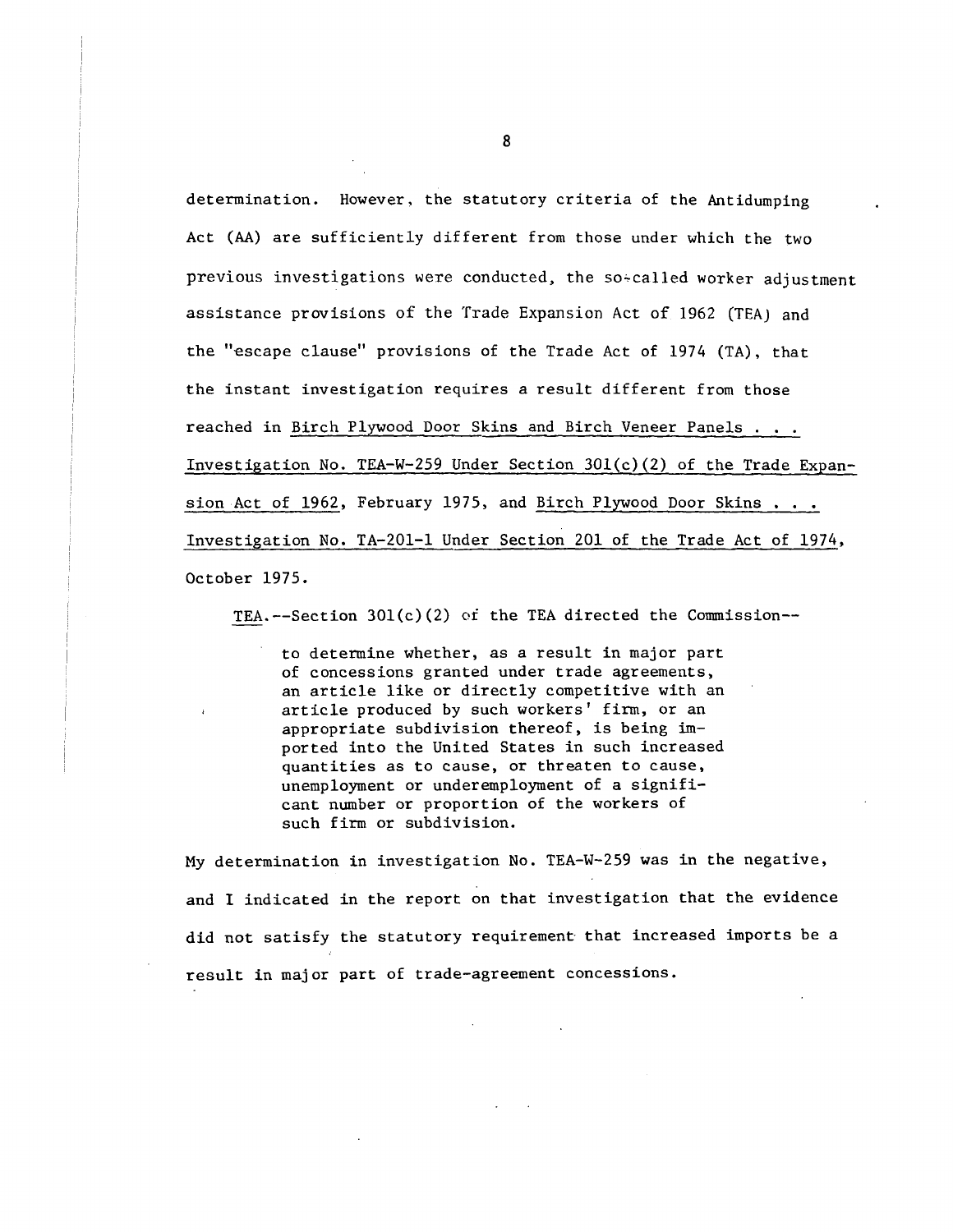TA.--The Commission is directed by section 20l(a)(l) of the TA--

to determine whether an article is being imported into the United States in such increased quantities as to be a substantial cause of serious injury, or the threat thereof, to the domestic industry producing an article like or directly competitive with the imported article.

My negative determination in investigation No. TA-201-1 was based upon the fact that I was unable to find such increased quantities of imports of the articles concerned.

AA.--In contrast to the worker-adjustment-assistance requirements of the TEA and the escape-clause requirements of the TA just cited, the AA requires for an affirmative determination that the Commission find that "an industry in the United States is being or is likely to be injured, or is prevented from being established, by reason of the importation of such (LTFV) merchandise into the United States  $\ldots$  ." Thus, under the AA there is no need to find "increased quantities" of imports or to tie such increased imports to trade-agreement concessions as was required under the TA and the TEA, respectively, in the previous investigations cited;

Further, the Committee on Finance of the United States Senate in its report on what was to become the TA stated with respect to the Antidumping Act: 1/

> Moreover, the law does not contemplate that injury from less-than-fair-value imports be weighed against other factors which may be contributing to injury to an industry. The words "by reason of''

1/ The TA amended the AA in several respects, none of which are relevant to the instant determination.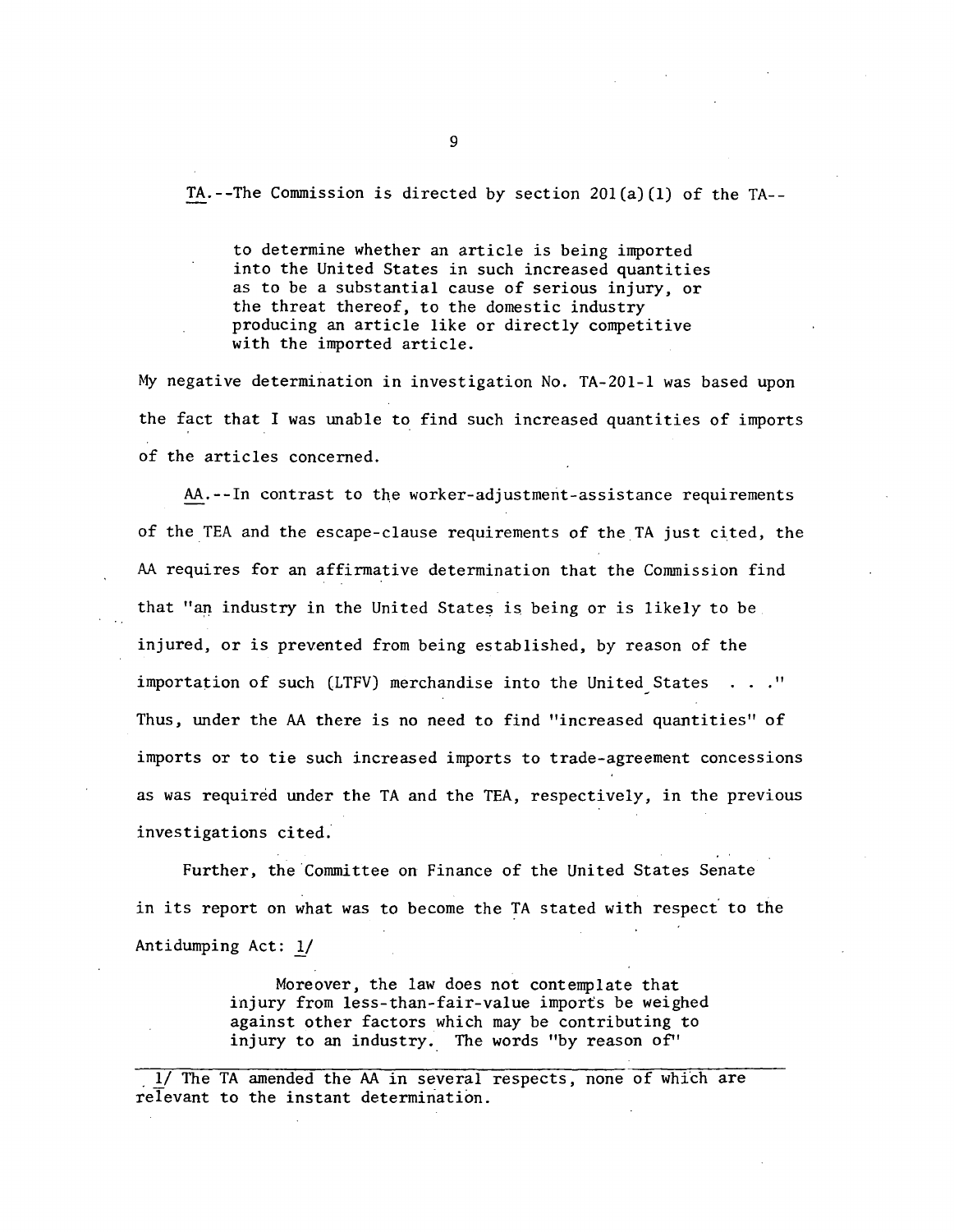express a causation link but do not mean that dumped imports must be a (or the) principal cause, a (or the) major cause, or a (or the) substantial cause of injury caused by all factors contributing to overall injury to an industry.

In short, the Committee does not view injury caused by unfair competition, such as dumping, to require as strong a causation link to imports as would be required for determining the existence of injury under fair trade conditions. 1/

In short, *to* reach an affirmative determination in the instant investigation conducted under the AA, the causal nexus between imports and injury to the domestic industry need not be as strong as under the TEA and the TA. As I have stated previously, 2/ sales at LTFV do not have *to* be the sole cause, the major cause, or greater than any other single cause of injury. All they must be is a cause of injury to an industry in the United States. The causative link between sales at LTFV and injury must be identifiable, i.e., one must be able to identify the injury as resulting at least in part from the LTFV sales.

#### Industry

The industry in this investigation most likely to be impacted by imports consists of the U.S. facilities devoted at least in part to the production of birch three-ply door skins. This industry presently consists of some seven establishments, one of which--the Quimby plant of the Columbia Plywood Corp.--ceased production in

<sup>1/</sup> S. Rept. No. 93-1298 (93d Cong., 2d sess.), 1974, p. 180. 2/ U.S. Tariff Commission, Elemental Sulfur from Mexico, Determination of Injury in Investigation No. AA1921-92 ..., 1972, p. 9.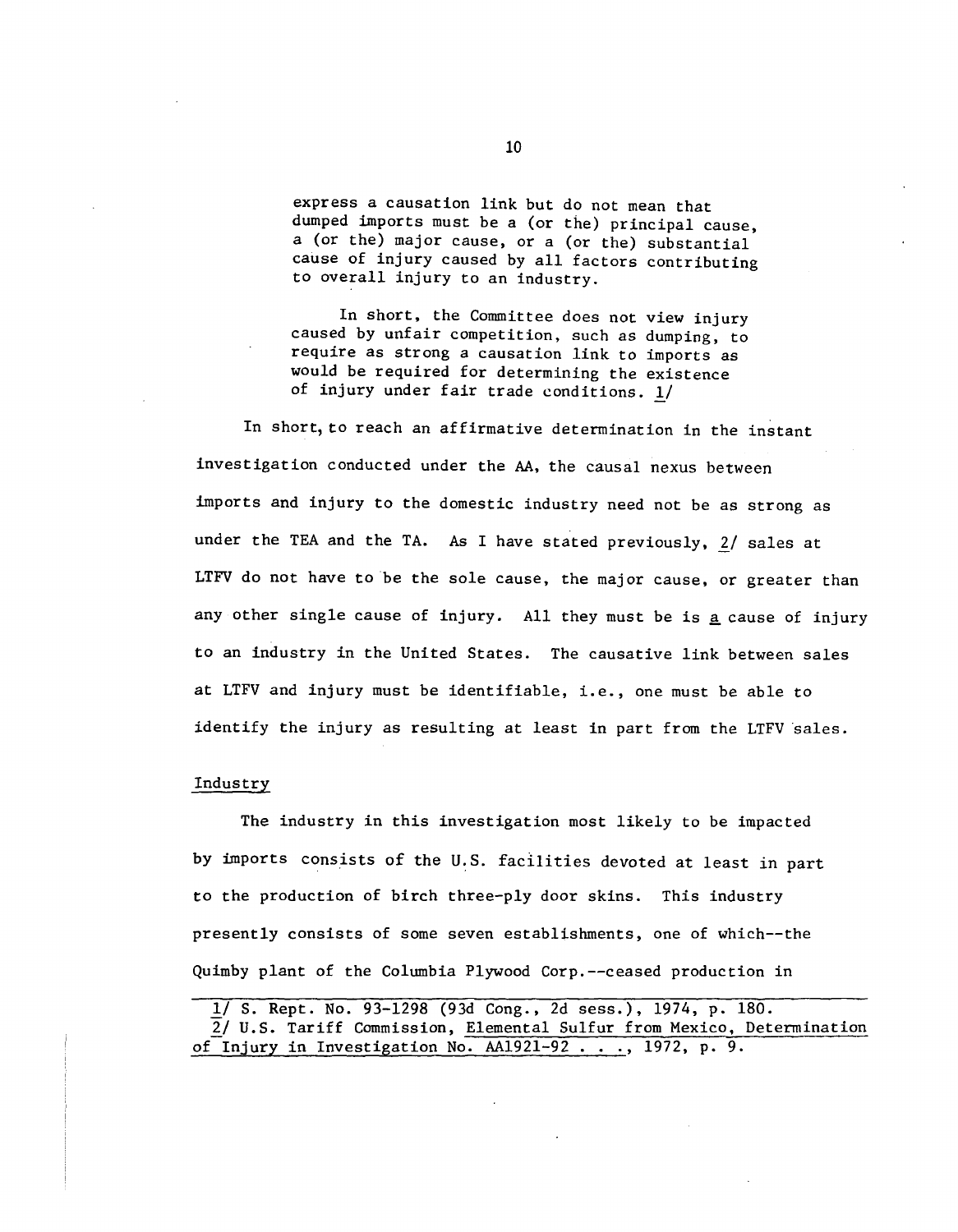October 1974. Prior to its closure, this establislnnent--whose productive facilities have been kept intact--accounted for not less than a majority of the aggregate domestic production of birch three-ply door skins.

There are some additional facilities in the United States in which door skins of materials other than birch are manufactured. However, the apparently unique and desirable qualities of birch, coupled with its comparatively high price in relation to the prices of other common door-skin materials, are such as to have enabled birch door skins to achieve a market largely distinct from the markets of other door skins. Further, while the productive facilities used in manufacturing such door skins are suitable with some modification to producing other door skins, in fact such producers as Quimby have made birch door skins their major product.

#### Imports

The imported articles found to be sold at LTFV by the Department of the Treasury and the imported articles covered by the Commission's notice of investigation in this proceeding are birch three-ply door skins. Treasury's LTFV determination is based upon an examination of more than four-fifths of the Japanese exports of birch three-ply door skins to the United States during the 7-month period August 1974 through February 1975. Treasury found that 82 percent of the sales it examined were made at LTFV. The margins of selling below fair value were substantial, averaging 22 percent and in some cases exceeding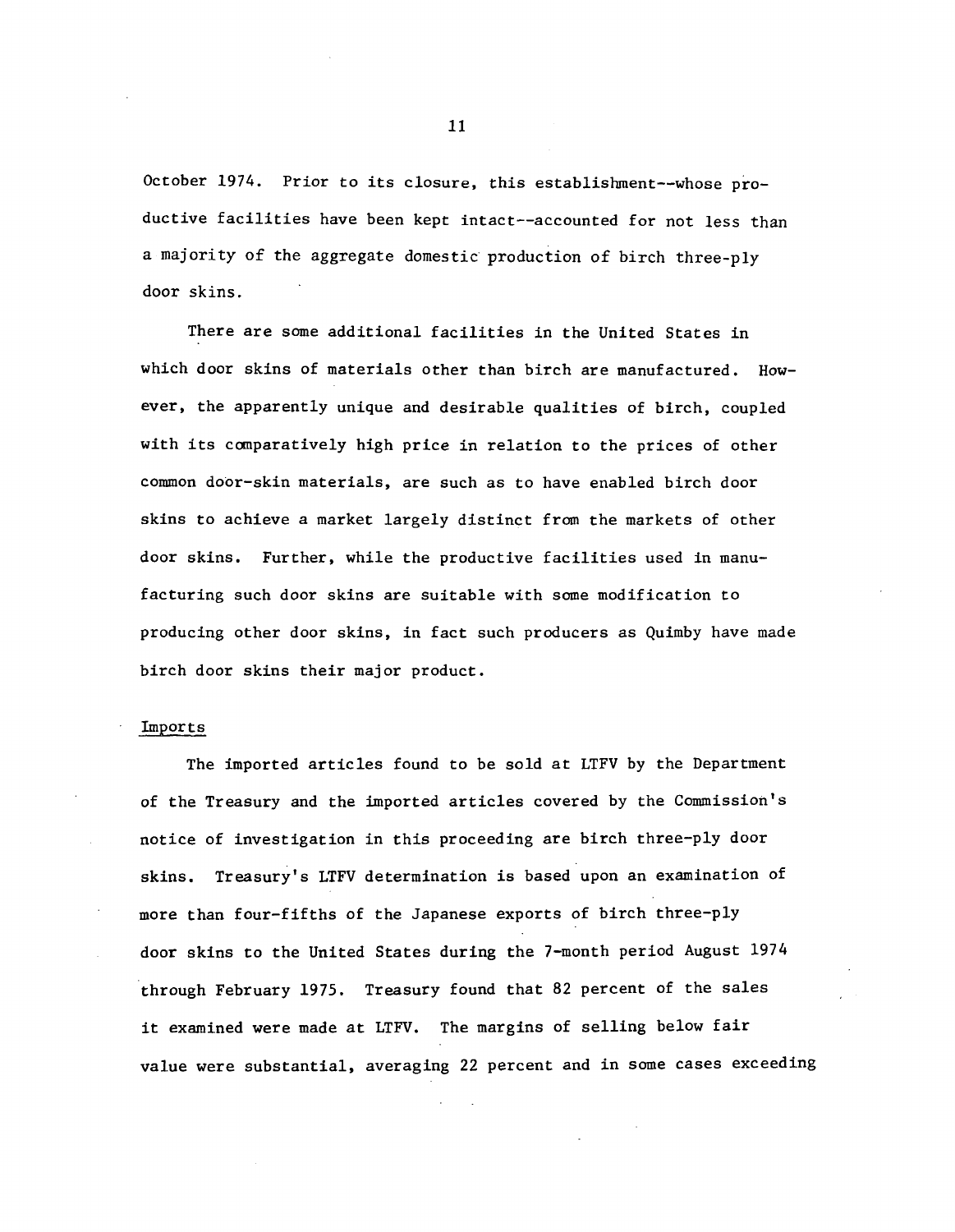50 percent. Imports of birch three-ply door skins from Japan accounted for about two-thirds of the aggregate apparent U.S. consumption of such door skins during the period examined by the Treasury.

#### Injury

In the instant investigation there can be little doubt that the statutory criterion pertaining to injury to an industry in the United States has been satisfied. Productive facilities accounting for more than a majority of the total domestic production of birch three-ply door skins during 1970-74 have been idle since October 1974. The number of production and related workers employed in the manufacture of such door skins dropped from a range of 300 to, 400 in mid-1974 to less than 100 in late 1974.

Sales of birch three-ply door skins by domestic producers fell from \$5.6 million in 1973 and \$2.9 million in the first half of 1974 to· \$1. 2 million in the second half of 1974 and to less than· \$100 ,000 in the first quarter of 1975. Domestic producers accounting for more than nine-tenths of the aggregate U.S. production of birch three-ply door skins during the period January 1970-June 1975 reported a net operating profit in 1973, but in 1974 these same producers suffered a substantial net operating loss.

There is also evidence of price depression suffered by domestic producers; for example, the selling prices of the largest current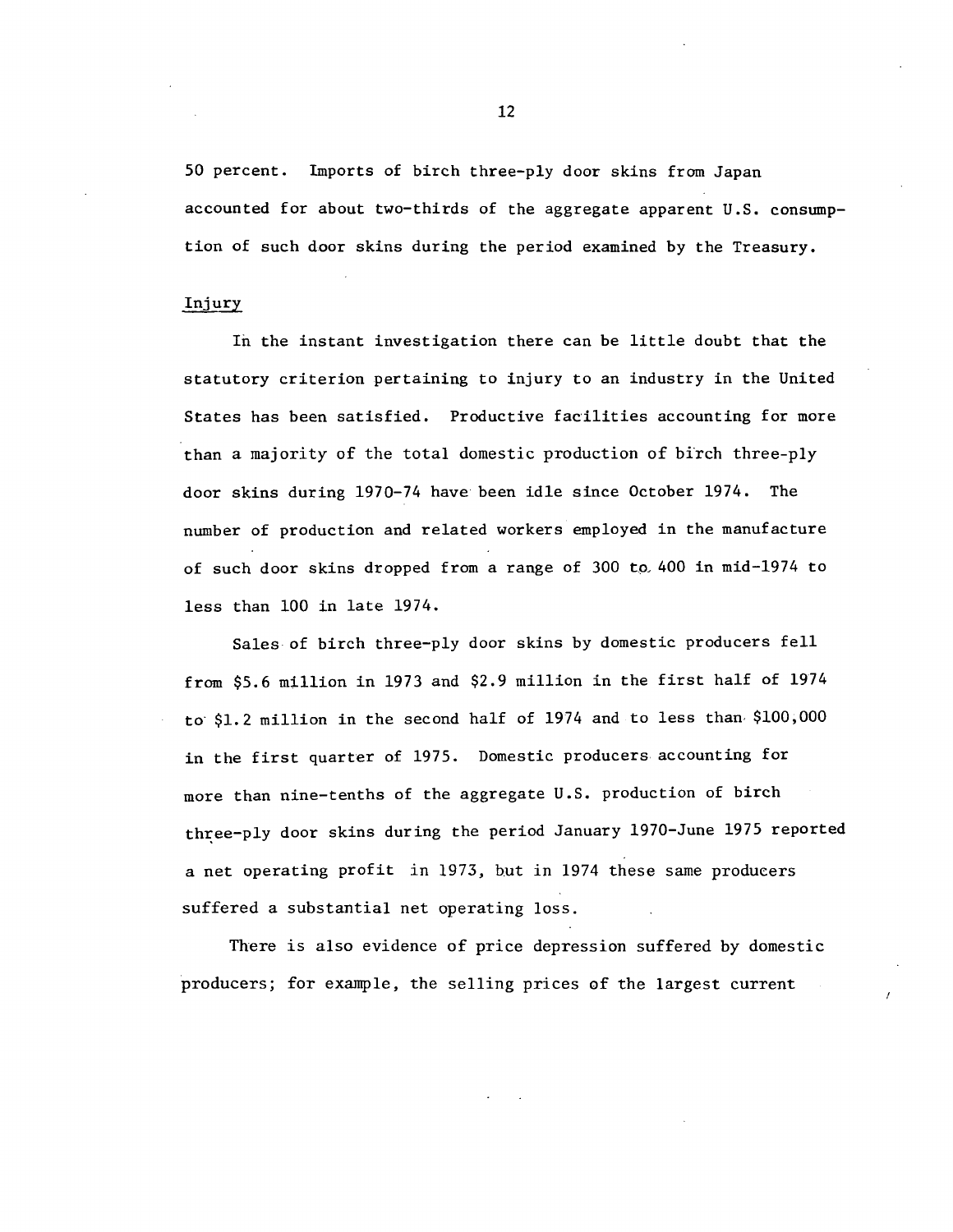producer declined more than 10 percent between the second.and fourth quarters of 1974 and. remained at a depressed level during the first quarter of 1975.

Injury to the domestic industry can also be seen by examining changes in the market shares held by United States and Japanese producers. During the period January 1970 through June 1974, domestic producers of birch three-ply door skins steadily.increased their share of the U.S. market. In the second half of 1974, however, there were abrupt and substantial changes in the market shares held by United States and Japanese producers. The U.S·. producers' market share dropped from 27 percent during the first half of 1974 to 17 percent in the third quarter and to 15 percent in the last quarter, while the Japanese share rose from 37 percent in the first half of the year to 65 percent in the last quarter.

#### Causation

All the previously enumerated indicators of injury to the domestic industry appeared during the second half of 1974 and early 1975, which ' encompasses the period during which Treasury found LTFV sales--August 1974-February 1975. They also emerged concurrently with or soon after a dramatic drop in the price of imported Japanese birch threeply door skins. The increased penetration of such imports into the U.S. market was largely attributable to their significantly lower prices made possible by substantial dumping margins. The present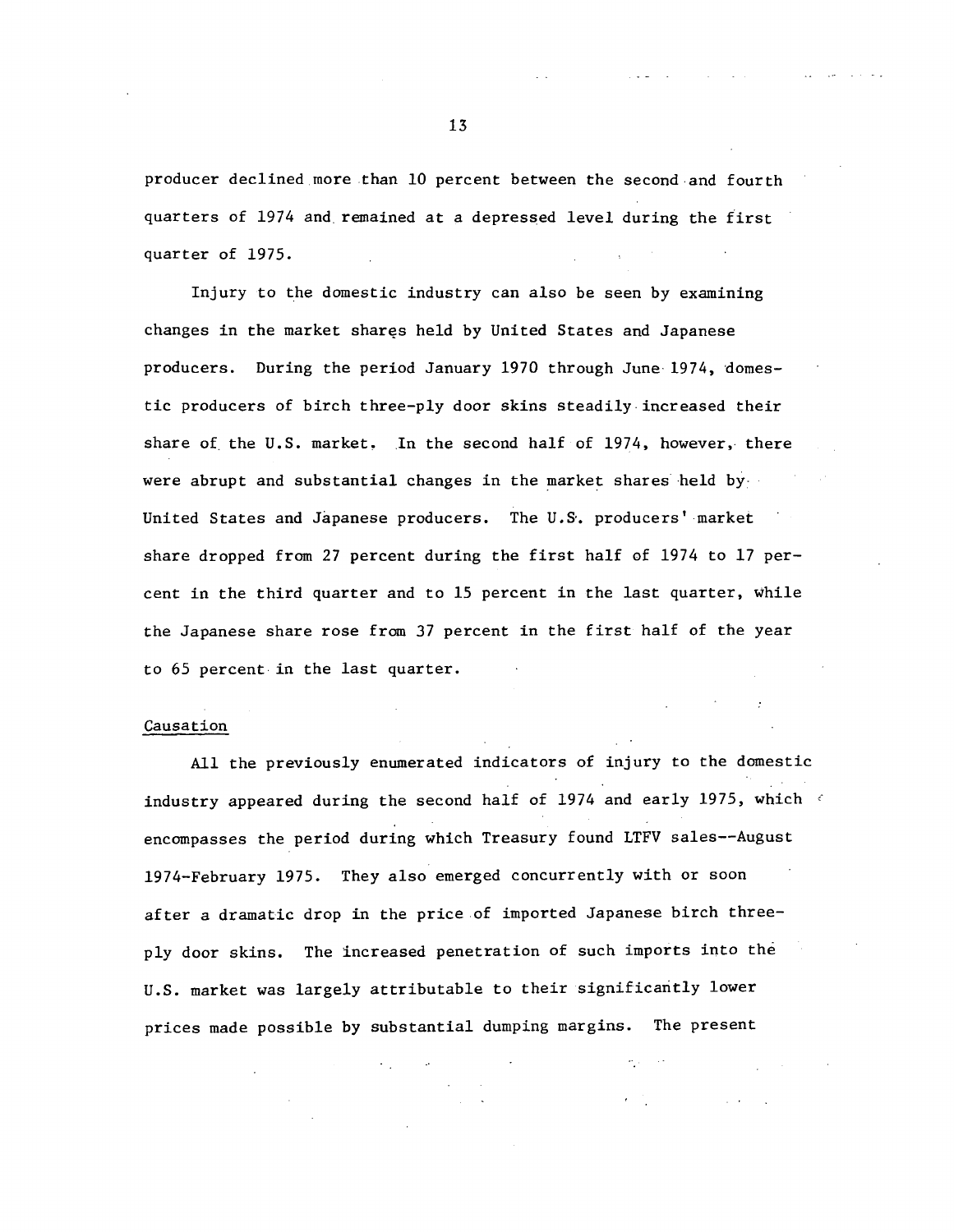precarious condition of the domestic industry contrasts strikingly with conditions prior to the penetration of LTFV imports into the U.S. market. As the quantity of LTFV imports and their margins of sale below fair value increased during the second half of 1974, there was a corresponding increase in the extent of injury suffered by the domestic industry.

Commissioners Moore, Bedell, Parker, and Ablondi asserted (at page 5) in Birch Plywood Door Skins . . Investigation No. TA-201-1 Under Section 201 of the Trade of 1974, October 1975, that "the most important cause of the injury complained of by domestic producers of birch plywood door skins is the decrease in consumption of door skins resulting from the decline in housing starts~" Housing starts do appear to be an important determinant of the demand for birch three-ply door skins. However, this does not preclude an affirmative determination in the instant investigation. As stated earlier, to find the requisite causation, the LTFV imports need only be an identifiable cause of the injury. I find the LTFV imports to be an identifiable cause of injury to the domestic industry in this investigation.

## Conclusion

The domestic industry producing birch three-ply door skins is suffering injury in the form of a reduced share of the market, an idling of productive facilities, a decline in employment and sales, a price depression, and a declining profit position "by reason of," as such phrase is used in the AA, the importation of the birch threeply door skins from Japan sold or likely to be sold at LTFV.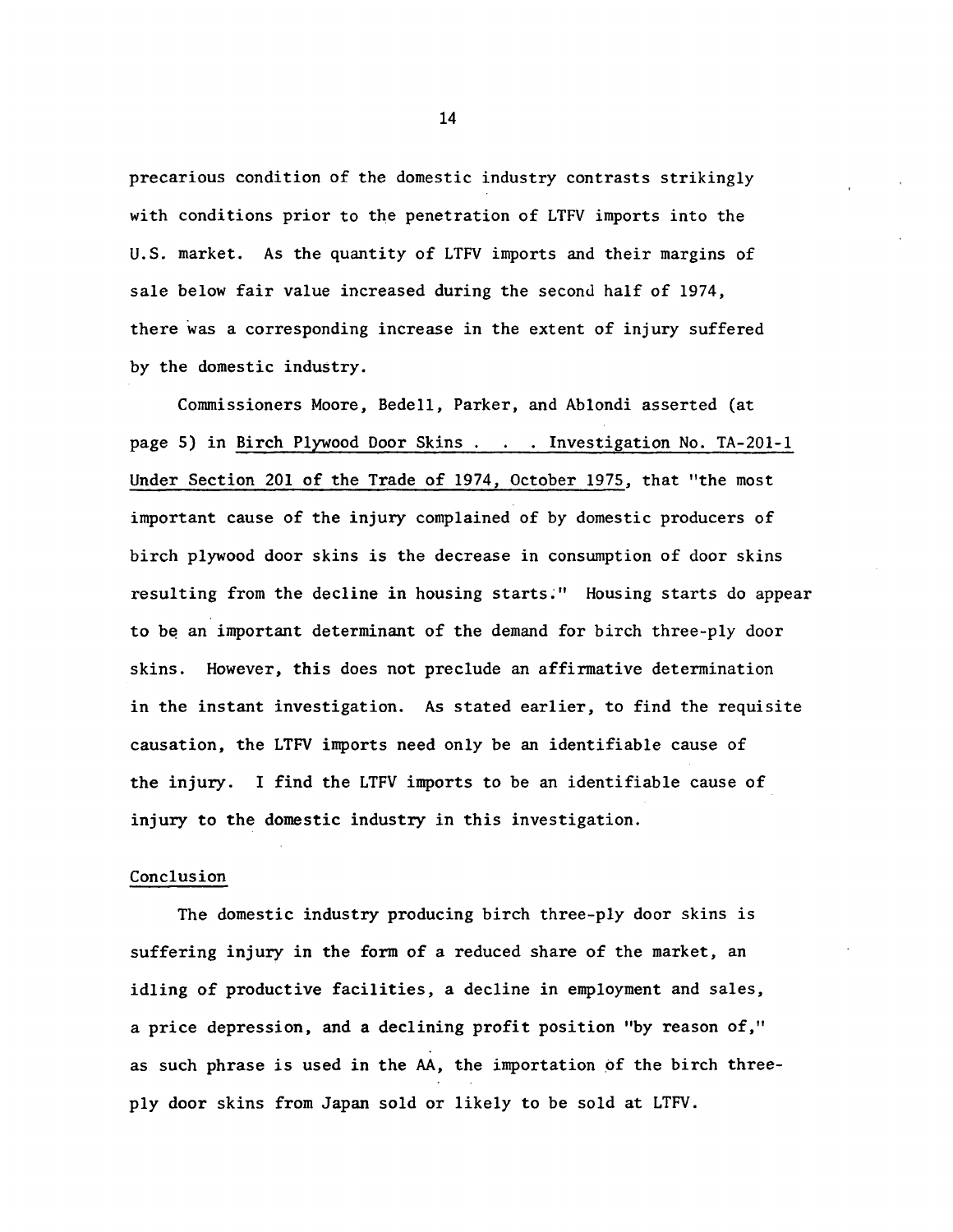## Statement of Reasons for Affirmative Determination Of Vice Chairman Daniel Minchew

On October 10, 1975, the United States International Trade Commission (Commission) received advice from the Department of the Treasury (Treasury) that birch 3-ply door skins from Japan are being, or are likely to be, sold in the United States at less than fair value within the meaning of the Antidumping Act, 1921, as amended. Accordingly, on October 22, 1975, the Commission instituted Investigation No. AAl921-150 under section 20l(a) of said act to detennine whether an industry in the United States is being or is likely to be injured, or is prevented from being established, by reason of the importation of such birch plywood door skins into the United States.

In order to find in the affinnative, it is necessary that each of two conditions be met:

(1) There must be injury, or likelihood of injury to an industry in the United States, or an industry. in the United States being prevented from being established;

and

(2) Such injury or likelihood of injury must be "by reason of" the importation into the United States of the class or kind of foreign merchandise that the Secretary of the Treasury had determined is being, or is likely to be, sold at less than fair value (LTFV) within the meaning of the Antidumping Act, 1921, as amended.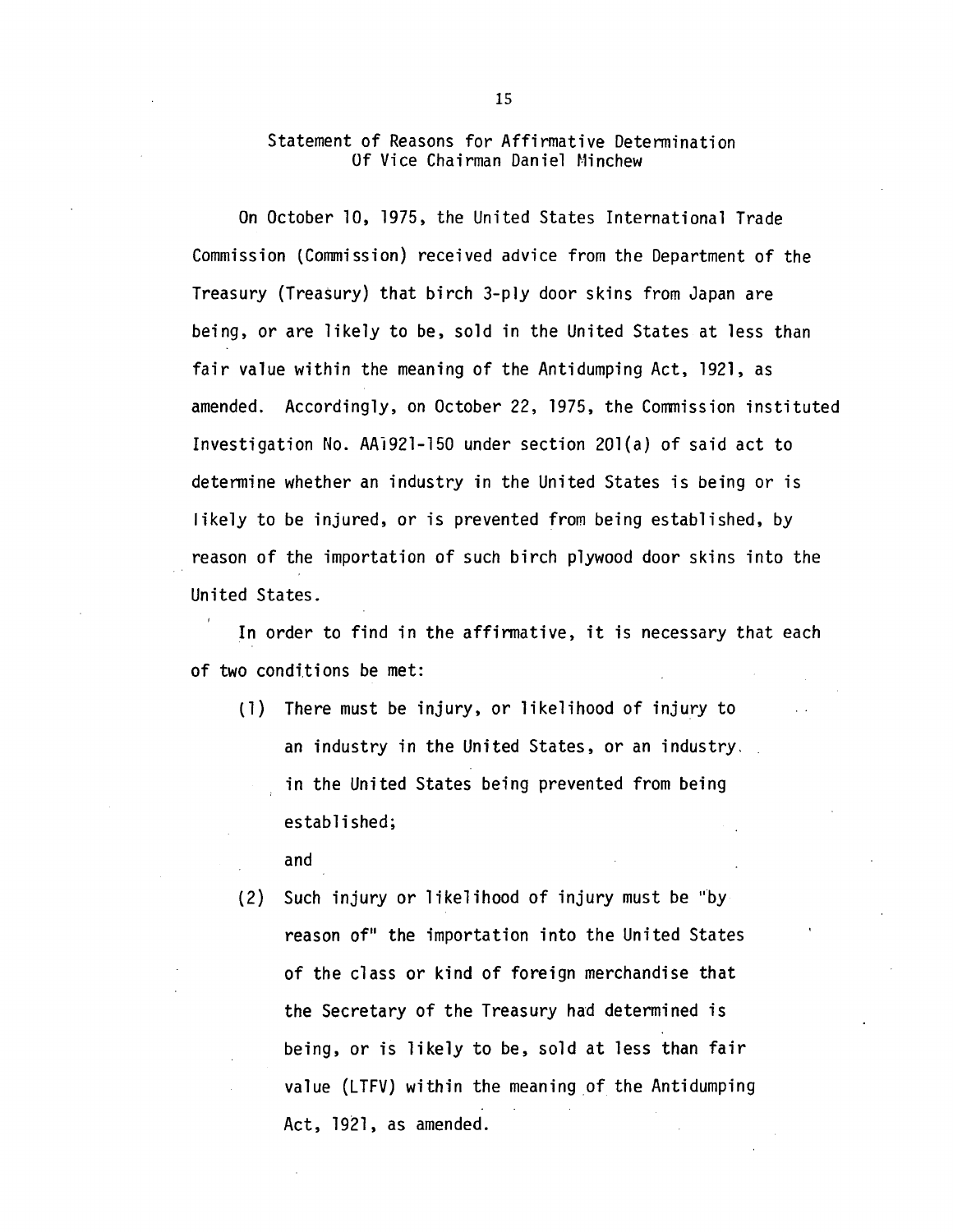## LTFV imports

Treasury's LTFV determination is based upon an examination of some four-fifths of Japanese exports of birch 3-ply door skins to the United States during the 7-month period of August 1974 through February 1975. Treasury detennined that 82 percent of the sales it examined were made at LTFV. The margins of LTFV were substantial, averaging 22 percent and in some instances exceeding 50 percent. Injury or likelihood of injury

U.S. production of birch door skins dropped sharply in the fourth quarter of 1974, when the largest producer, Columbia Plywood Corporation, suspended manufacturing at its birch plywood door skins plant, the Allen Quimby Veneer Company (Quimby), in October of 1974.l/ The figures on production by the domestic industry show that in the first half of 1975 only 2.2 million square feet of birch door skins were manufactured, compared with 18.l million square feet in the corresponding period of 1974.

The number of production and related workers employed in the manufacture of birch 3-ply door skins dropped by more than 70 percent from a range of 300 to 400 in mid-1974 to fewer than 100 in late 1974.

Sales of birch 3-ply door skins by domestic producers fell from \$5.6 million in 1973 and \$2.9 million in the first half of 1974 to \$1.2 million in the second half of 1974· and less than \$100,000 in the first quarter of 1975.

<sup>1/</sup> The fact that Quimby has suspended manufacturing does not remove  $it$  from the industry in this case because of two important facts: first, that Quimby is maintaining its manufacturing facilities at considerable expense, rather than dismantling them or leaving them unattended, and, second, that the efforts to obtain relief were promptly made after suspension.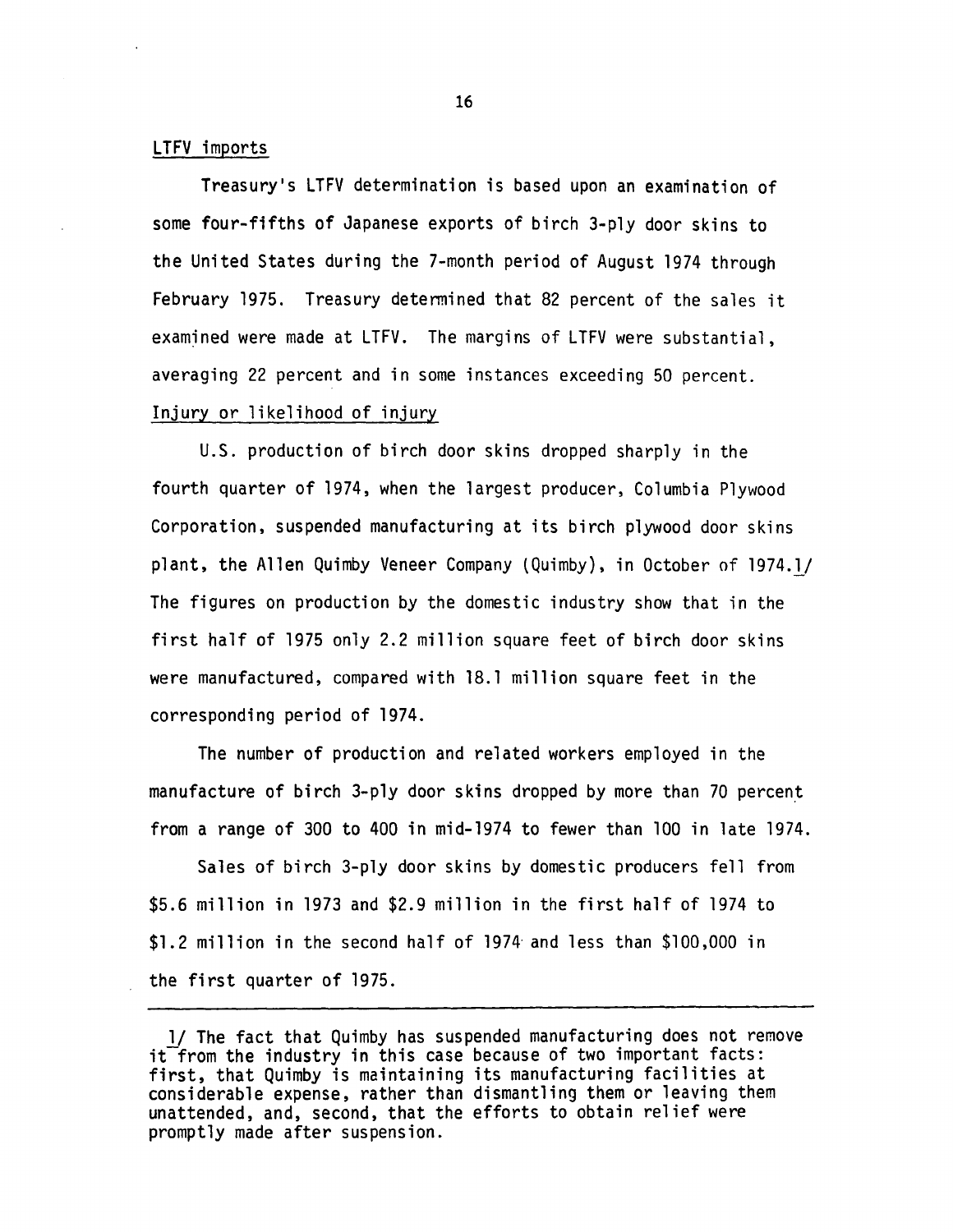The Conmission has recently held an investigation on the birch door skins industry to detennine whether import relief should be granted to the domestic industry.2/ While the statutory criteria for finding affirmatively in that type of investigation are different from those in an antidumping investigation, we have looked at basically the same factual infonnation with regard to injury. In the import relief investigation, I, alone, determined affinnatively and stated my views as to the type *of* remedy I would recommend. Nothing that I have seen in the facts presented in the current antidumping investigation would cause me to change my views on injury. I believe that the domestic birch 3-ply door skins industry has been injured and that the statutory criteria for injury have been met.

Having concluded that actual injury has been established, I do not believe it necessary to discuss the question of likelihood of injury.

#### Causation

With injury to the domestic industry having been established, it is then necessary to establish that this injury has resulted "by reason of" the importation of the foreign merchandise at LTFV.

It is important to note that during the period of time in which Treasury was investigating the possibility of LTFV sales all of the indications of injury took place. This, in itself, would not necessarily establish the required causal connection but coupled with other indicators, it is an important factor.

<sup>2/</sup> See U.S. International Trade Commission Birch Plywood Door Skins:<br>Report to the President on Investigation No. TA-201-1 . . ., USITC Publication 743, October 1975.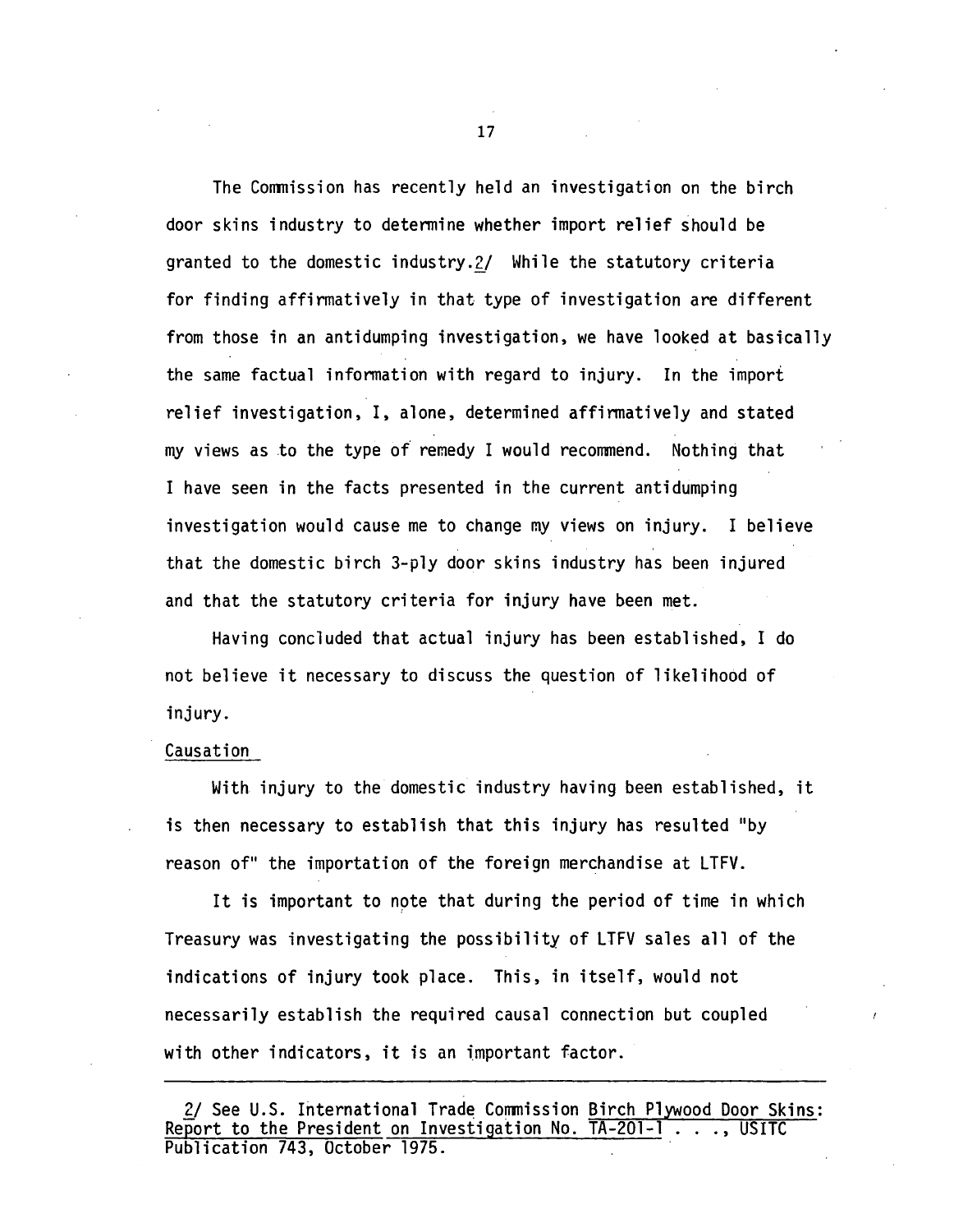The success of LTFV imports in displacing sales by domestic producers, with its attendant injury to the domestic industry, can be seen most clearly by examining changes in the market shares held by United States and Japanese producers. During the period of January 1970 through June 1974, domestic birch door skins producers received a small increase in their share of the United States market, but even with this slight upswing, domestic production accounted for only 27 percent of the United States market in, 1973. In the second half of 1974, however, there were substantial changes in the market shares held by domestic and Japanese producers. The United States producers' market share dropped from 27 percent during the first half of the year to 15 percent during the last quarter, whereas the Japanese share rose from 37 percent to 65 percent.

The Commission's investigation disclosed that the margins of dumping averaged 22 percent (and in some cases exceeded 50 percent). These margins were large enough in most cases to account for the entire amount by which the LTFV imports undersold domestically produced birch door skins.

It was argued by some members of the Conmission in the import relief investigation on birch door skins that the cause of injury to the domestic industry was "the decrease in consumption of door skins. resulting from the decline in housing starts. " $3/$  I disagreed with this view during that investigation,stating that I believed the "substantial cause" of injury.to be increased imports from Japan.

*<sup>&#</sup>x27;]}* See Birch Plywood Door Skins: Report ... on Investigation No. TA-201-1, "views of Commissioners Moore, Bedell, Parker, and Ablondi, p. 5. .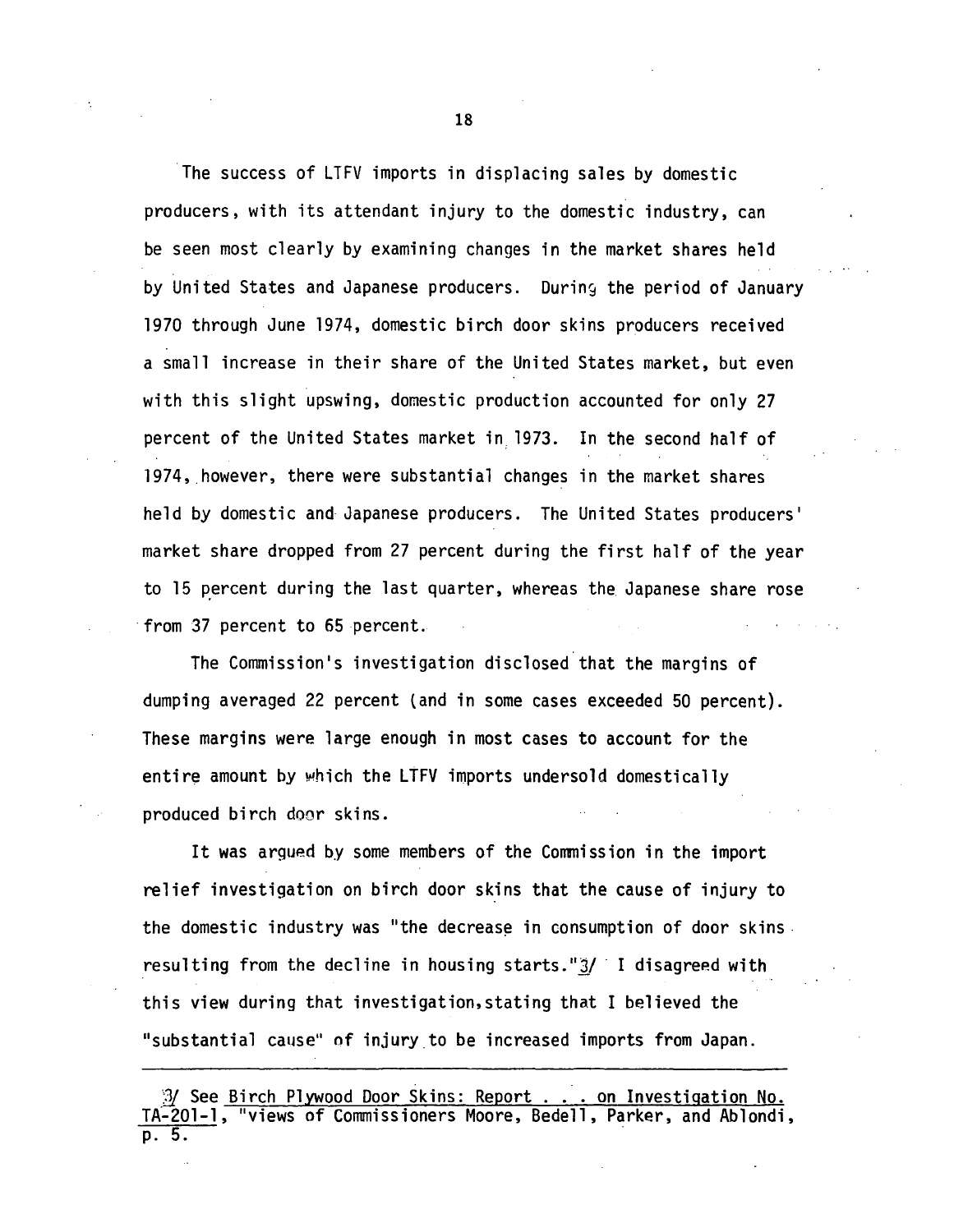I further stated that I believed the Conmission should take the industry as it is, even though it might be cyclical. In attempting to establish causation for purposes of the Antidumping Act, 1921, as amended, I see no reason to alter my position. I still believe the industry must be taken as it is and that the evidence clearly establishes that the injury to the domestic industry occurred "by reason of" the LTFV sales.

## Conclusion

On the basis of the previously discussed considerations, I have concluded that the domestic birch plywood door skins industry is being injured by reason of the importation of birch 3-ply door skins from Japan sold at LTFV within the meaning of the Antidumping Act, 1921, as amended.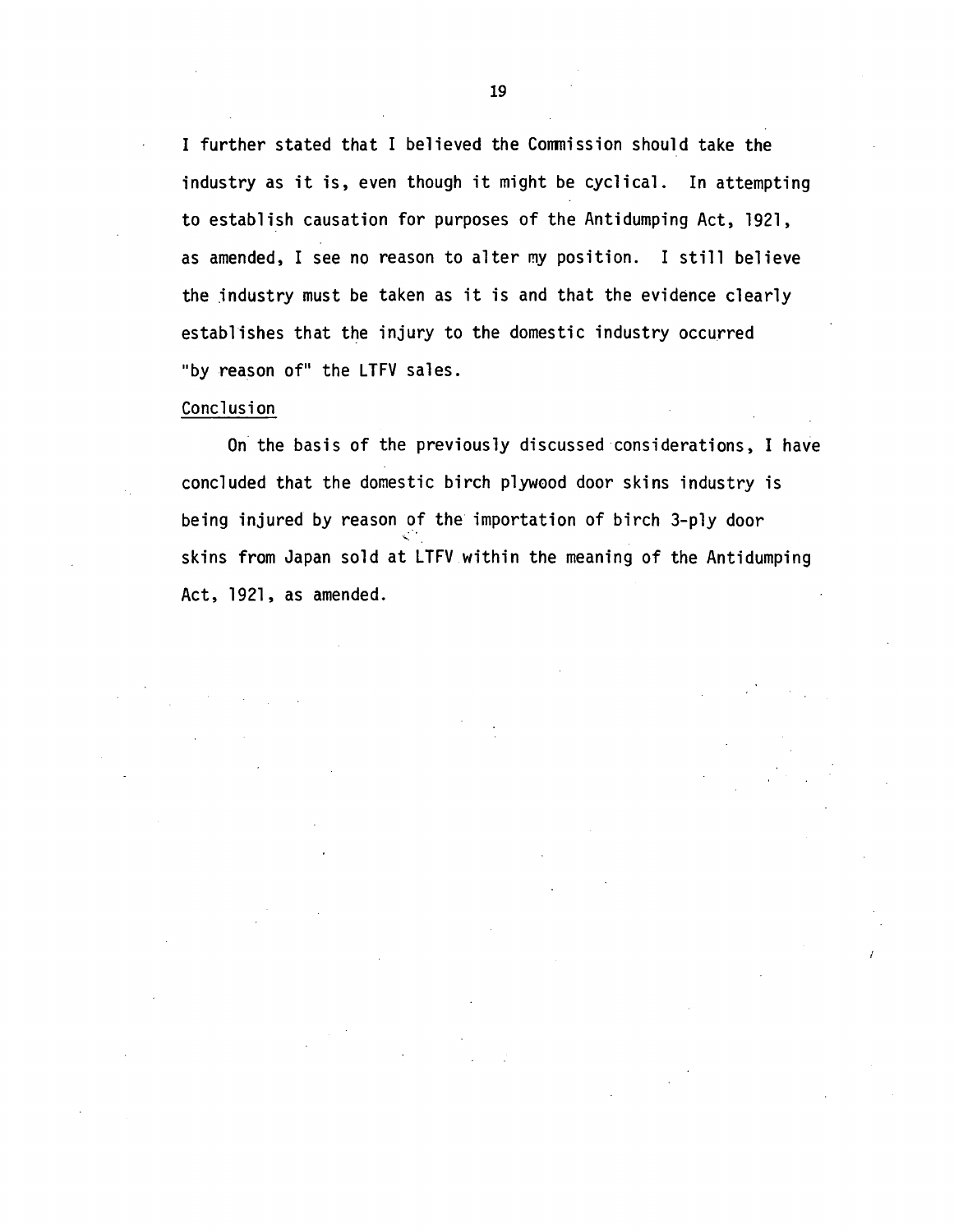# Statement of Reasons for Negative Determination of Commissioners Parker and Ablondi

The Antidumping Act, 1921, as amended, requires that the United States International Trade Commission find two conditions satisfied before an affirmative determination can be made. First, there must be injury or likelihood of injury to an industry in the United States, or an industry in the United States must be prevented from being established. Second, such injury or likelihood of injury or prevention of establishment of an industry must be "by reason of" the importation into the United States of the class or kind of foreign merchandise which the Secretary of the Treasury has determined is being, or is likely to be, sold at less than fair value (LTFV).

For the reasons set forth below, we have determined that an industry in the United States is not being and is not likely to be injured, and is not prevented from being established, by reason of the importation of birch three-ply door skins from Japan sold or likely to be sold at LTFV.

The domestic industry of concern in this investigation consists principally of three companies. Of these three firms that market birch door skins, one sells on a very limited "special order" basis and *one,* the petitioner, by far the largest of the three, ceased production in October 1974. The third admitted in the record that it was not presently suffering injury.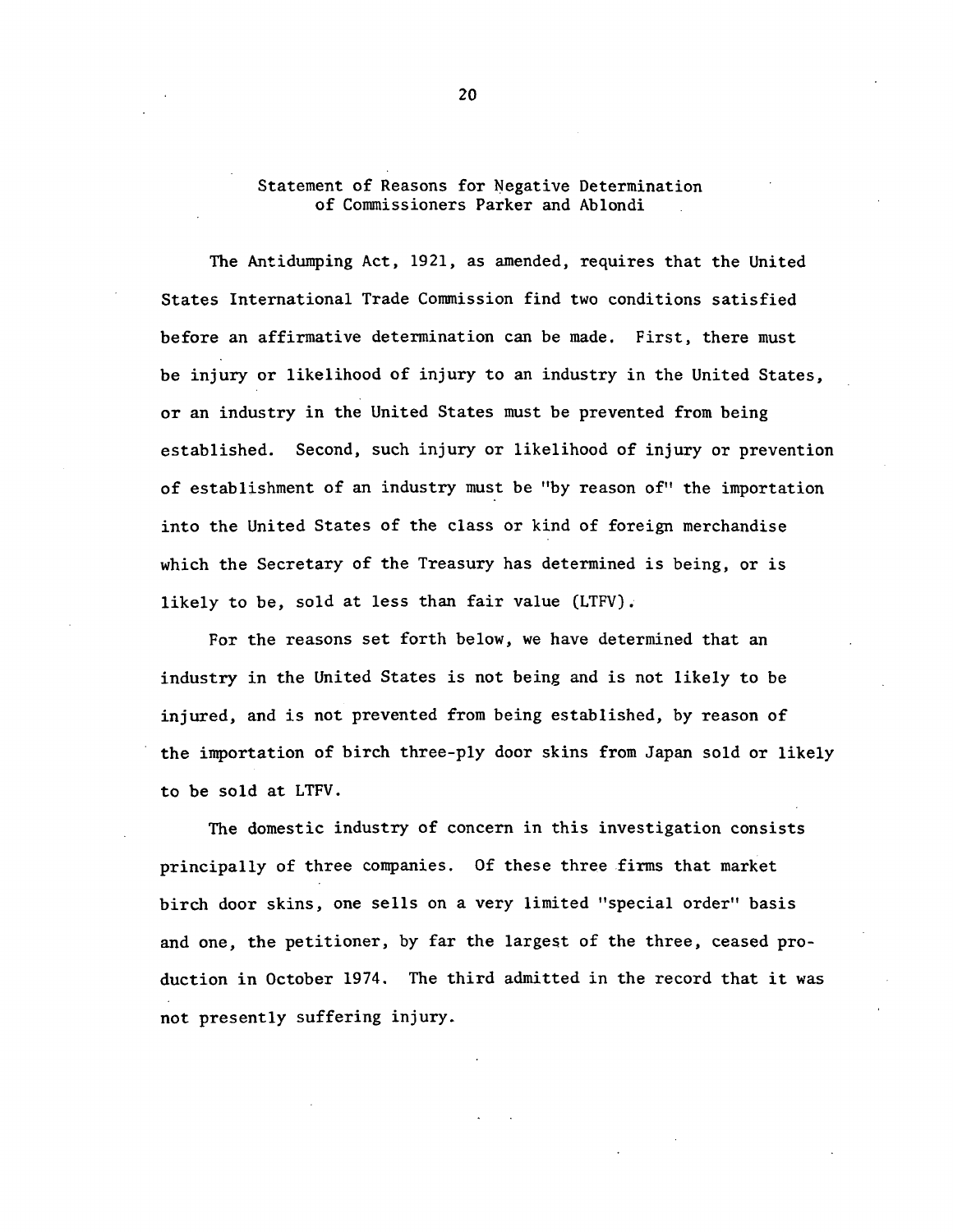Prior to this antidumping investigation, the Commission conducted two investigations involving birch door skins. 1/ In investigation No. TA-201-1, pursuant to section 20i of the Trade Act, a majority of the Commissioners found that "the most important cause of the injury complained of by domestic producers· of birch plywood door skins is the decrease in consumption of door skins resulting from the decline in housing starts." The evidence presented in this proceeding again demonstrates this apparent fact. However; the decision in investigation No. TA-201-1 is not controlling in this investigation:

The record in this investigation shows that from July-December 1973 to July-December 1974, while the housing industry was experiencing its most severe recession since World War II, residential housing starts declined by 39 percent. The volume of market lost in 1974, as compared with 1973, by reason of the decline in housing starts as measured by apparent consumption, was 52 million square feet (MMSF). Imports in 1974 fell 39 MMSF below the 1973 level, and the share of the market held by the U.S. industry until October 1974, when the principal i domestic producer ceased production, was larger than in 1973. Domestic market share for all of 1974 was the same as in 1973. Imports of birch door skins in 1974, during which LTFV sales were occurring; were lower than imports of such articles in any year since 1962. Imports of wood doors, which are covered by door skins of various kinds, also declined sharply in 1974, by 40 percent.

1/ Birch Plywood Door Skins and Birch Veneer Panels, investigation No. TEA-W-259, ITC Publication 719, 1975; and Birch Plywood Door Skins, investigation No. TA-201-1, USITC Publication 743, 1975.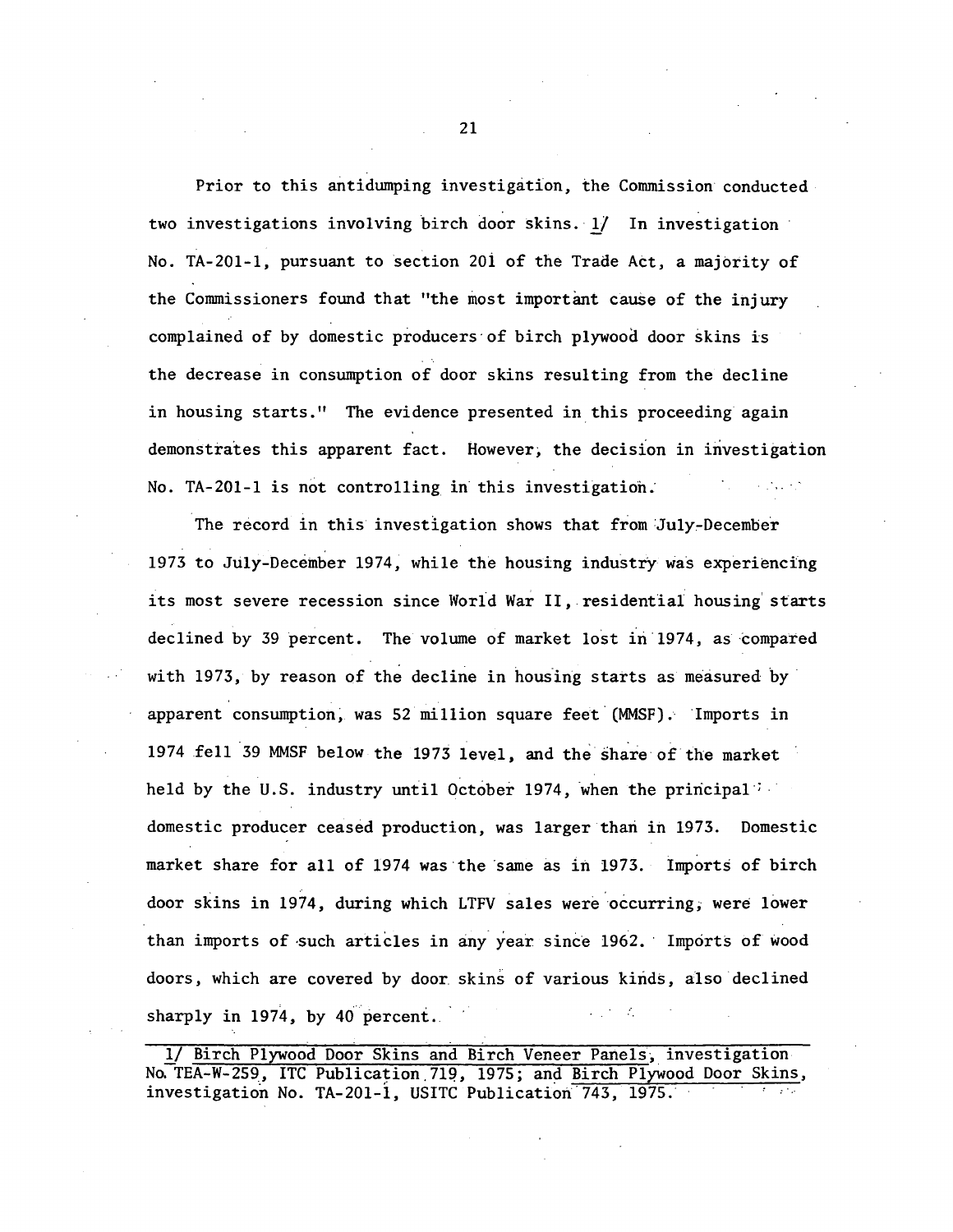The principal domestic producer of birch door skins was acquired by a "conglomerate" fim in May 1973. At that time, the company lost the services of its principal manager and·engineer. During its first year under ownership, sales declined slightly. The decline continued throughout 1974 until. the company ceased production in October 1974, 2 months before it filed the petition under the Antidumping Act with the Department of the Treasury.

Profits of domestic producers which accounted for more than ninetenths of the aggregate U.S. production of birch three-ply door skins during the period 1970-74 have been erratic. Losses were suffered in the early part of the 5-year period; business was profitable during the housing boom of 1973, and declined as the recession hit the housing industry. The pricing policies of the domestic industry do not appear to have been directly related to demand.

In addition to the foregoing, the evidence does not disclose price depression or suppression by LTFV sales. The principal U.S. producer, accounting for a large percentage of domestic production, actually increased its prices twice in 1974. There is likewise no evidence of identifiable sales having been lost to Japanese LTFV imports. Only one alleged claim of a lost sale was made by the U.S. industry (actually made by the principal domestic producer), but investigation \_by the Commission could not verify this claim.

The major producer of birch door skins remaining after October 1974 has conceded that it is not presently suffering injury by reason of LTFV sales of birch door skins imported from Japan. Statements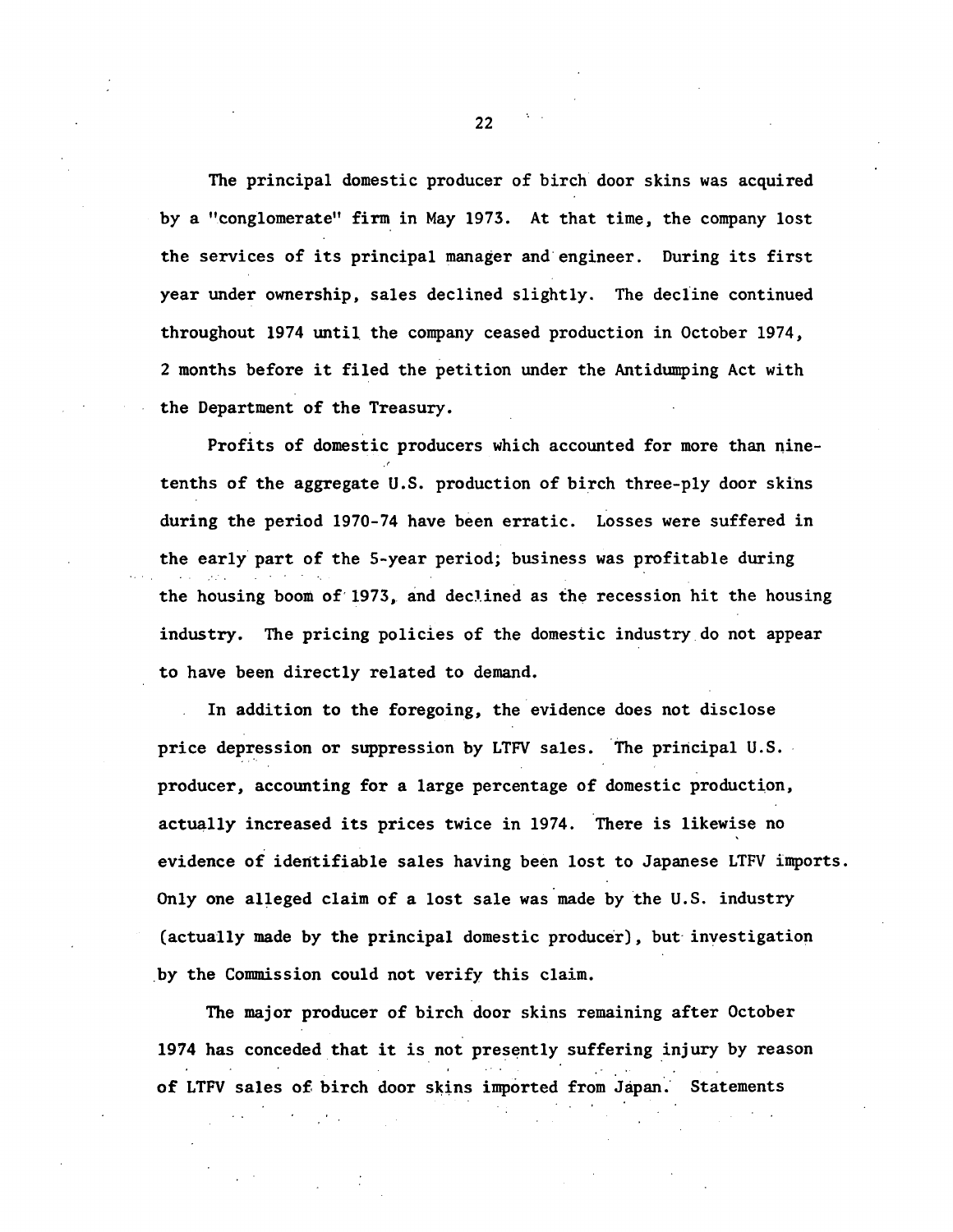by the president of the principal U.S. producer, which ceased production in October 1974, 1ndicated that import protection in the form of quotas or other means would be essential before the plant would return to production regardless of the outcome of this proceeding under the Antidumping Act. 1/

Prices of domestically produced birch door skins increased slightly in 1975, but prices of birch door skins imported from Japan increased substantially, so they were nearly comparable by September 1975.

For the last several years over half of the imports of birch door skins from Japan have entered on the west coast, which is not serviced by the domestic industry. This is one of the fastest growing areas in the United States. In fact, domestic producers have limited their marketing area to exclude the west coast. Neither of the primary domestic producers sold any significant quantity of birch door skins. to customers west of the Mississippi River in 1974 or 1975·for this reason. Door manufacturers in this area of the United States must rely totally on imports to meet their birch-door-skin requirements, and sales of birch door skins from Japan in this area could not have caused injury to the domestic industry when the industry itself refrained $\cdot$ from selling in this large market.

#### Conclusion

We conclude, therefore, that an industry in the United States is not being and is not likely to be injured by reason of the importation

<sup>1/</sup> Import relief was denied by the Commission (by a 5-to-1 vote) in investigation No. TA-201-1 (Birch Plywood Door Skins) on Oct. 20, 1975.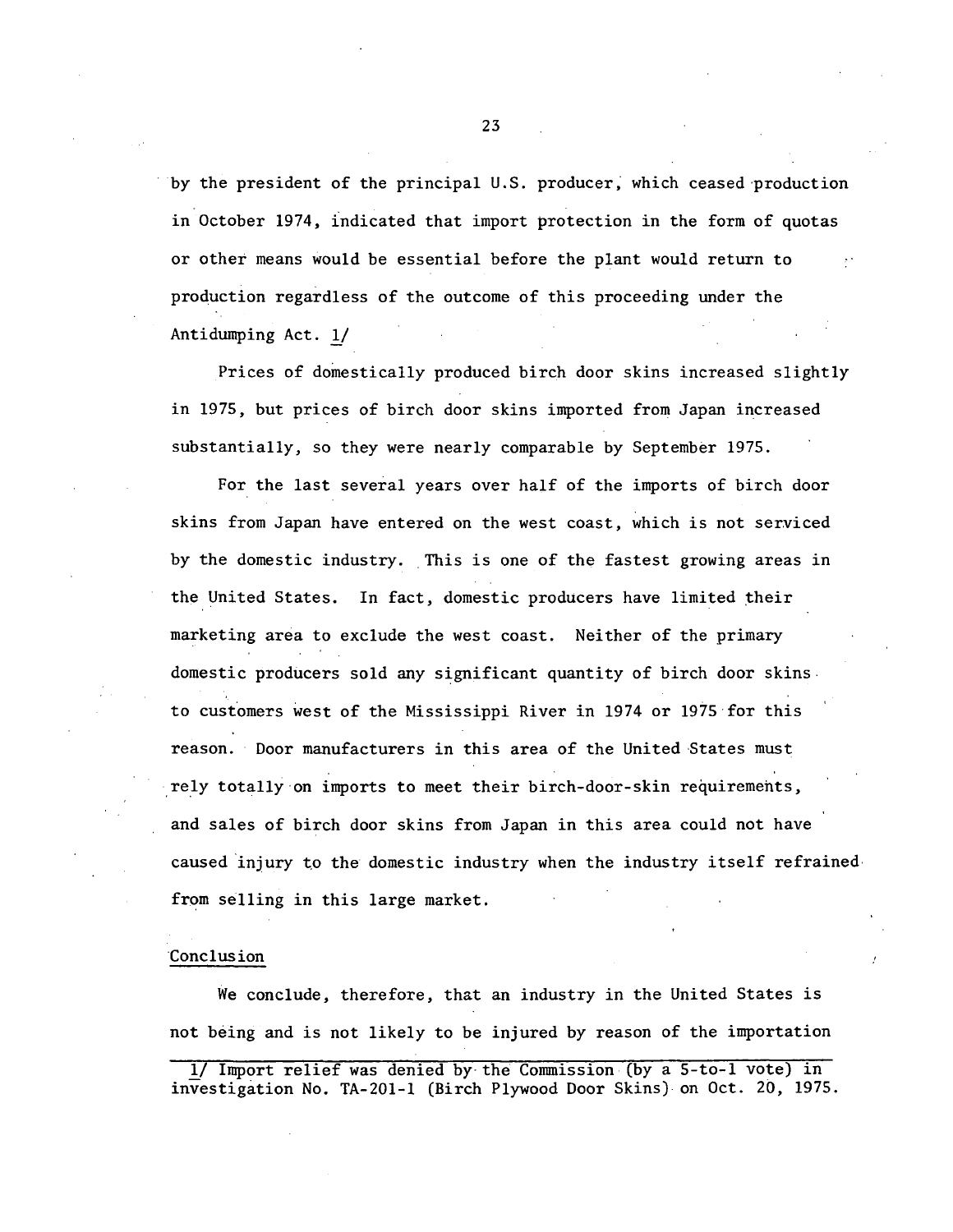of birch three-ply door skins from Japan that are being, or are likely to be, sold at LTFV within the meaning of the Antidumping Act, 1921, as amended.